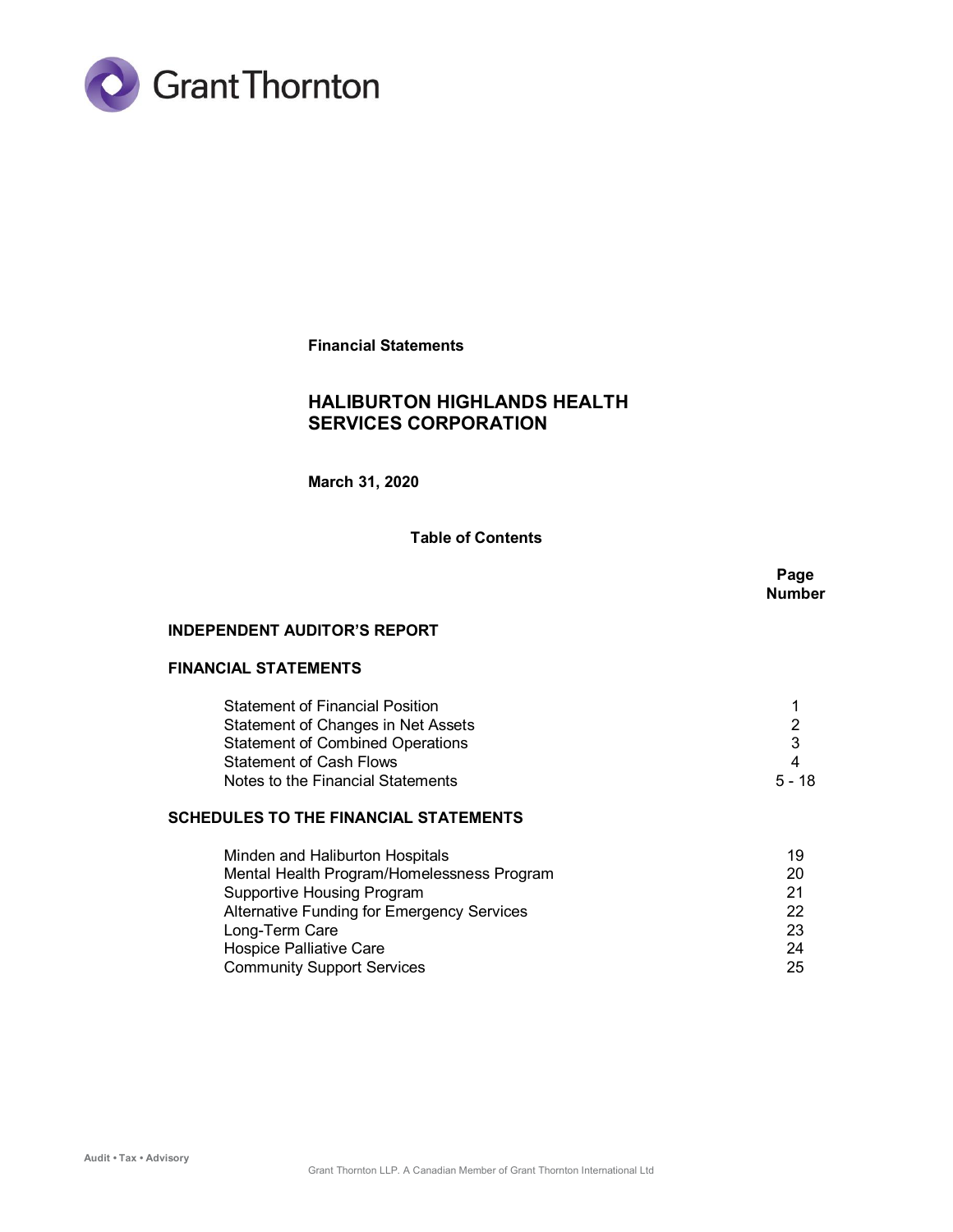

**Grant Thornton LLP** 362 Queen Street Peterborough, ON K9H 3J6 T +1 705 743 5020 F +1 705 743 5081 www.GrantThornton.ca

# Independent auditor's report

### **To the Board of Directors of Haliburton Highlands Health Services Corporation**

#### **Opinion**

We have audited the financial statements of Haliburton Highlands Health Services Corporation ("the Corporation"), which comprise the statement of financial position as at March 31, 2020, and the statements of changes in net assets, combined operations and cash flows for the year then ended, and notes to the financial statements, including a summary of significant accounting policies.

In our opinion, the accompanying financial statements present fairly in all material respects, the financial position of Haliburton Highlands Health Services Corporation as at March 31, 2020, and its results of operations, its changes in its net assets, and its cash flows for the year then ended in accordance with Canadian public sector accounting standards.

#### **Basis for Opinion**

We conducted our audit in accordance with Canadian generally accepted auditing standards. Our responsibilities under those standards are further described in the *Auditor's Responsibilities for the Audit of the Financial Statements* section of our report. We are independent of the Corporation in accordance with the ethical requirements that are relevant to our audit of the financial statements in Canada, and we have fulfilled our other ethical responsibilities in accordance with these requirements. We believe that the audit evidence we have obtained is sufficient and appropriate to provide a basis for our opinion.

### **Responsibilities of Management and Those Charged with Governance for the Financial Statements**

Management is responsible for the preparation and fair presentation of these financial statements in accordance with Canadian public sector accounting standards, and for such internal control as management determines is necessary to enable the preparation of financial statements that are free from material misstatement, whether due to fraud or error.

In preparing the financial statements, management is responsible for assessing the Corporation's ability to continue as a going concern, disclosing, as applicable, matters related to a going concern and using the going concern basis of accounting unless management either intends to liquidate the Corporation or to cease operations, or has no realistic alternative but to do so.

Those charged with governance are responsible for overseeing the Corporation's financial reporting process.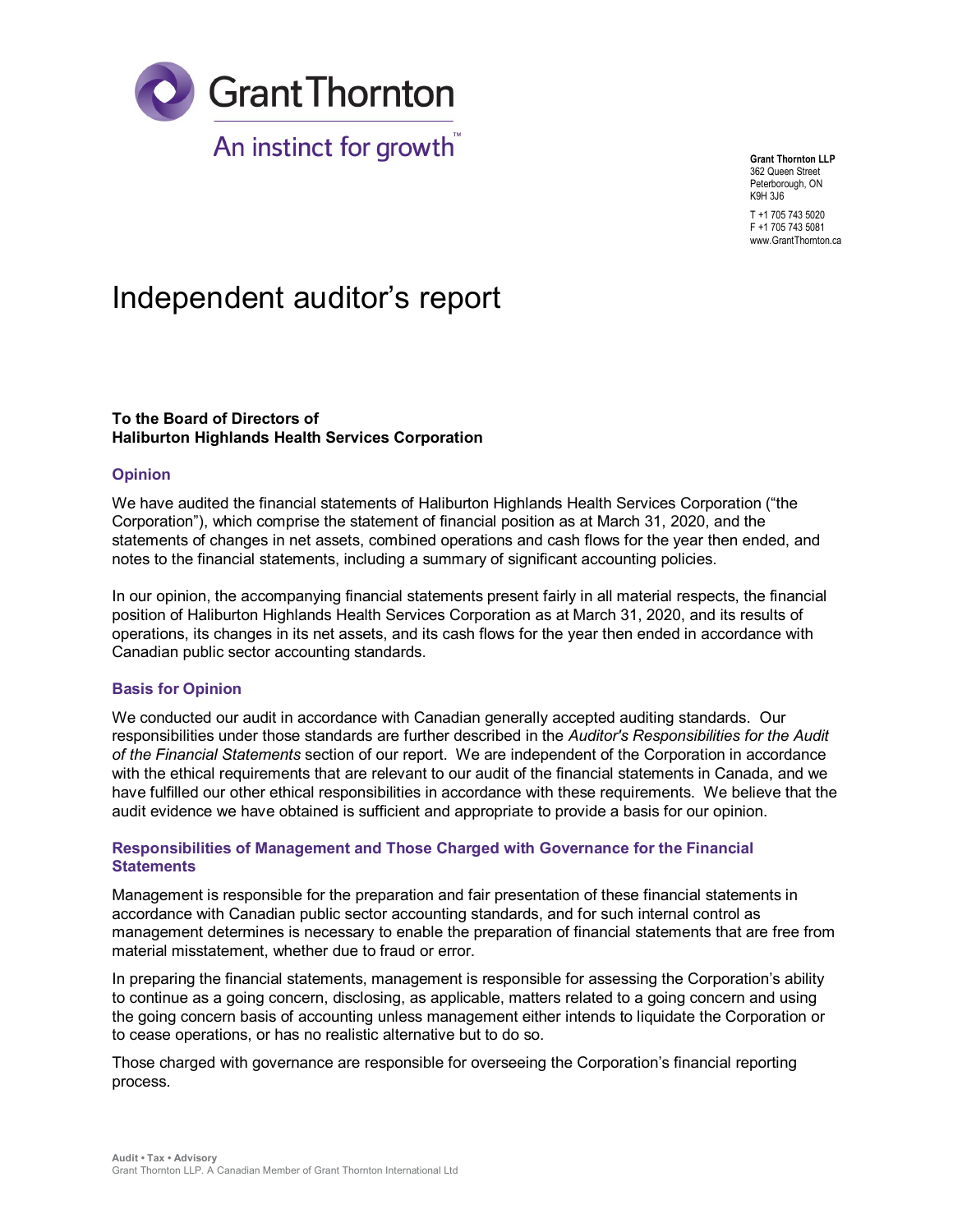

# **Auditor's Responsibilities for the Audit of the Financial Statements**

Our objectives are to obtain reasonable assurance about whether the financial statements as a whole are free from material misstatement, whether due to fraud or error, and to issue an auditor's report that includes our opinion. Reasonable assurance is a high level of assurance, but is not a guarantee that an audit conducted in accordance with Canadian generally accepted auditing standards will always detect a material misstatement when it exists. Misstatements can arise from fraud or error and are considered material if, individually or in the aggregate, they could reasonably be expected to influence the economic decisions of users taken on the basis of these financial statements.

As part of an audit in accordance with Canadian generally accepted auditing standards, we exercise professional judgment and maintain professional skepticism throughout the audit. We also:

- Identify and assess the risks of material misstatement of the financial statements, whether due to fraud or error, design and perform audit procedures responsive to those risks, and obtain audit evidence that is sufficient and appropriate to provide a basis for our opinion. The risk of not detecting a material misstatement resulting from fraud is higher than for one resulting from error, as fraud may involve collusion, forgery, intentional omissions, misrepresentations, or the override of internal control.
- · Obtain an understanding of internal control relevant to the audit in order to design audit procedures that are appropriate in the circumstances, but not for the purpose of expressing an opinion on the effectiveness of the Corporation's internal control.
- · Evaluate the appropriateness of accounting policies used and the reasonableness of accounting estimates and related disclosures made by management.
- · Conclude on the appropriateness of management's use of the going concern basis of accounting and, based on the audit evidence obtained, whether a material uncertainty exists related to events or conditions that may cast significant doubt on the Corporation's ability to continue as a going concern. If we conclude that a material uncertainty exists, we are required to draw attention in our auditor's report to the related disclosures in the financial statements or, if such disclosures are inadequate, to modify our opinion. Our conclusions are based on the audit evidence obtained up to the date of our auditor's report. However, future events or conditions may cause the Corporation to cease to continue as a going concern.
- · Evaluate the overall presentation, structure and content of the financial statements, including the disclosures, and whether the financial statements represent the underlying transactions and events in a manner that achieves fair presentation.

We communicate with those charged with governance regarding, among other matters, the planned scope and timing of the audit and significant audit findings, including any significant deficiencies in internal control that we identify during our audit.

Grant Thouton LLP

Peterborough, Canada Chartered Professional Accountants July 16, 2020 Licensed Public Accountants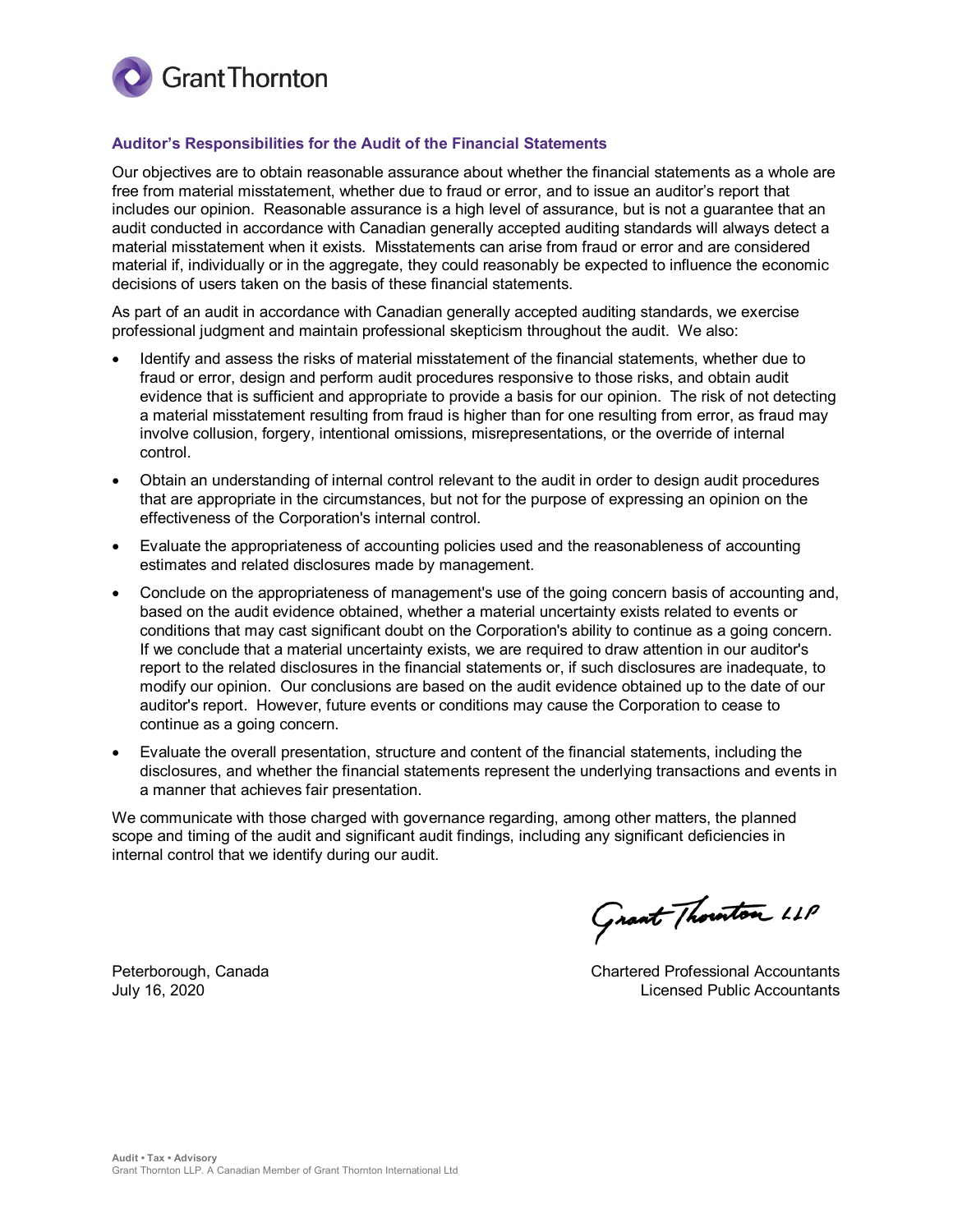*STATEMENT OF FINANCIAL POSITION*

**As at March 31**

|                                                                                                     | 2020                | 2019               |
|-----------------------------------------------------------------------------------------------------|---------------------|--------------------|
|                                                                                                     | \$                  | \$                 |
|                                                                                                     |                     |                    |
| <b>ASSETS</b>                                                                                       |                     |                    |
| <b>CURRENT ASSETS</b>                                                                               |                     |                    |
| Cash and short term investments                                                                     | 3,146,639           | 3,349,250          |
| Due from Ministries of Health and Long-Term Care (note 4)<br>Due from Ontario Health Insurance Plan | 464,930<br>73,630   | 33,547<br>72,249   |
| HST receivable                                                                                      | 381,902             | 182,625            |
| Other receivables                                                                                   | 667,559             | 500,634            |
| Inventories                                                                                         | 168,092             | 162,255            |
| Group benefits deposit (note 5)                                                                     | 37,686              | 80,873             |
| Prepaid expenses                                                                                    | 168,710             | 170,025            |
|                                                                                                     | 5,109,148           | 4,551,458          |
|                                                                                                     |                     |                    |
| <b>PROPERTY, BUILDINGS AND EQUIPMENT (note 6)</b>                                                   | 18,395,530          | 17,321,150         |
|                                                                                                     | 23,504,678          | 21,872,608         |
|                                                                                                     |                     |                    |
| <b>LIABILITIES</b>                                                                                  |                     |                    |
| <b>CURRENT LIABILITIES</b>                                                                          |                     |                    |
| Accounts payable and accrued liabilities (note 7)                                                   | 3,290,495           | 2,067,992          |
| Due to Ministries of Health and Long-Term Care (note 4)                                             | 1,085,853           | 729,516            |
| Due to Ross Memorial Hospital                                                                       | 139,057             | 160,274            |
| Deferred revenue<br>Current portion of long term debt (note 9)                                      | 217,326<br>153,560  | 350,115<br>229,646 |
|                                                                                                     |                     |                    |
|                                                                                                     | 4,886,291           | 3,537,543          |
| <b>LONG TERM DEBT</b> (note 9)                                                                      | 41,718              | 146,041            |
| <b>EMPLOYEE FUTURE BENEFITS (note 10)</b>                                                           | 1,269,100           | 1,236,400          |
| <b>DEFERRED CAPITAL GRANTS AND DONATIONS (note 12)</b>                                              | 16,448,474          | 16,113,658         |
|                                                                                                     | 22,645,583          | 21,033,642         |
|                                                                                                     |                     |                    |
| <b>NET ASSETS</b>                                                                                   |                     |                    |
| Invested in property, buildings and equipment<br><b>Externally restricted</b>                       | 1,751,778<br>46,583 | 831,805<br>51,080  |
| Unrestricted                                                                                        | (939, 266)          | (43, 919)          |
|                                                                                                     | 859,095             | 838,966            |
|                                                                                                     |                     |                    |
|                                                                                                     | 23,504,678          | 21,872,608         |

**COMMITMENTS AND CONTINGENCIES** (note 16)

*The accompanying notes and schedules are an integral part of these financial statements*

Approved on behalf of the board

Board Chair, ORIGINAL SIGNED Treasurer, ORIGINAL SIGNED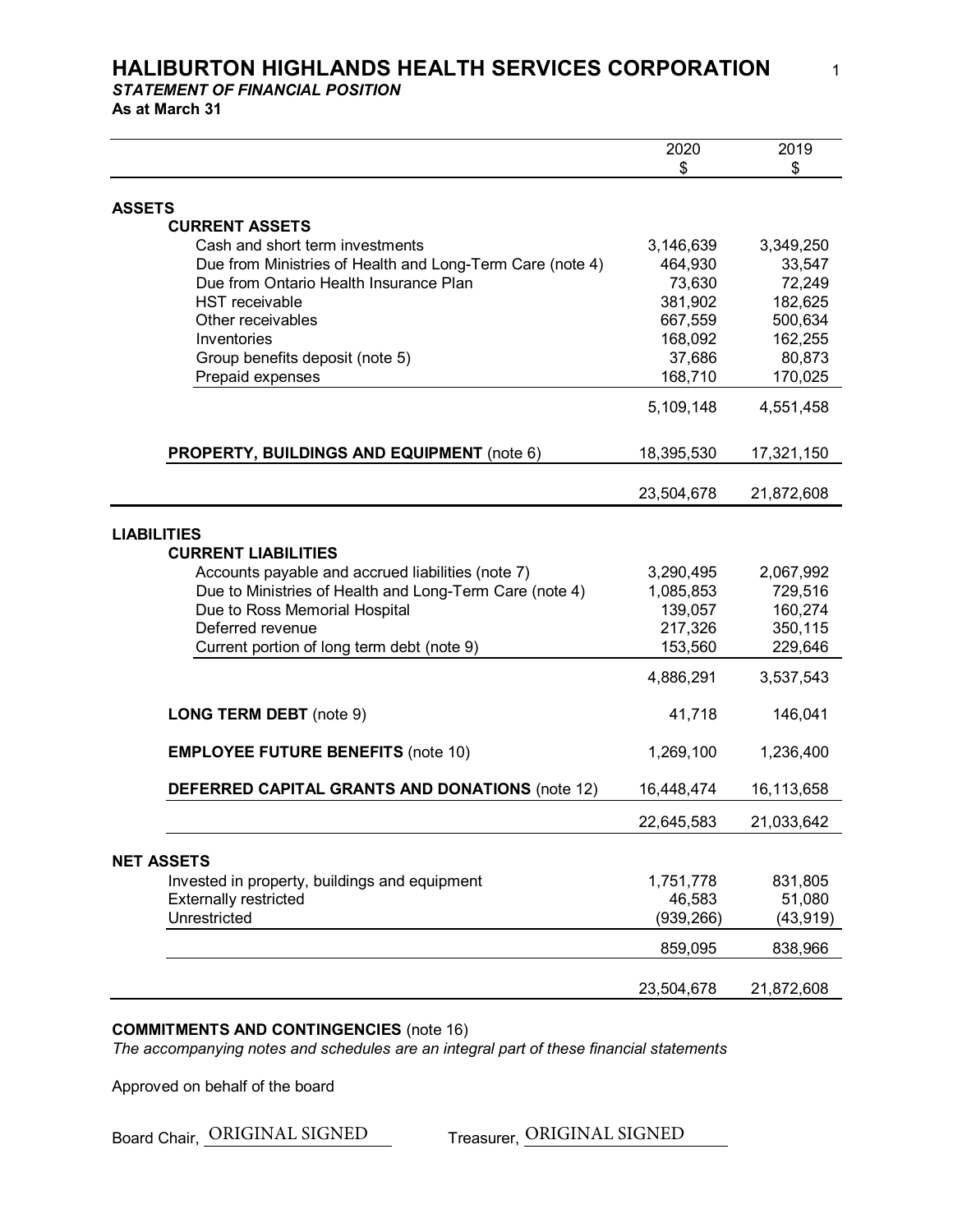*STATEMENT OF CHANGES IN NET ASSETS*

**Year Ended March 31**

|                                                                                                                       |                                                     | 2020<br>$\$\$            |              |         | 2019<br>\$ |  |
|-----------------------------------------------------------------------------------------------------------------------|-----------------------------------------------------|--------------------------|--------------|---------|------------|--|
|                                                                                                                       | Invested in<br>property, buildings<br>and equipment | Externally<br>restricted | Unrestricted | Total   | Total      |  |
| <b>BALANCE</b> - beginning of year                                                                                    | 831,805                                             | 51,080                   | (43, 919)    | 838,966 | 827,641    |  |
| Excess of revenue over expenses<br>(expenses over revenue)                                                            | (196, 901)                                          | (4, 497)                 | 221,527      | 20,129  | 11,325     |  |
| Net additions to property, buildings, and<br>equipment funded by operations                                           | 144,981                                             |                          | (144, 981)   |         |            |  |
| Net additions to property, buildings, and<br>equipment to be financed by credit<br>facilities described in note 16(i) | 791,484                                             |                          | (791, 484)   |         |            |  |
| Principal repayments on long term debt<br>funded by operations                                                        | 180,409                                             | $\overline{\phantom{a}}$ | (180, 409)   |         |            |  |
| <b>BALANCE</b> – end of year                                                                                          | 1,751,778                                           | 46,583                   | (939, 266)   | 859,095 | 838,966    |  |

*The accompanying notes and schedules are an integral part of these financial statements*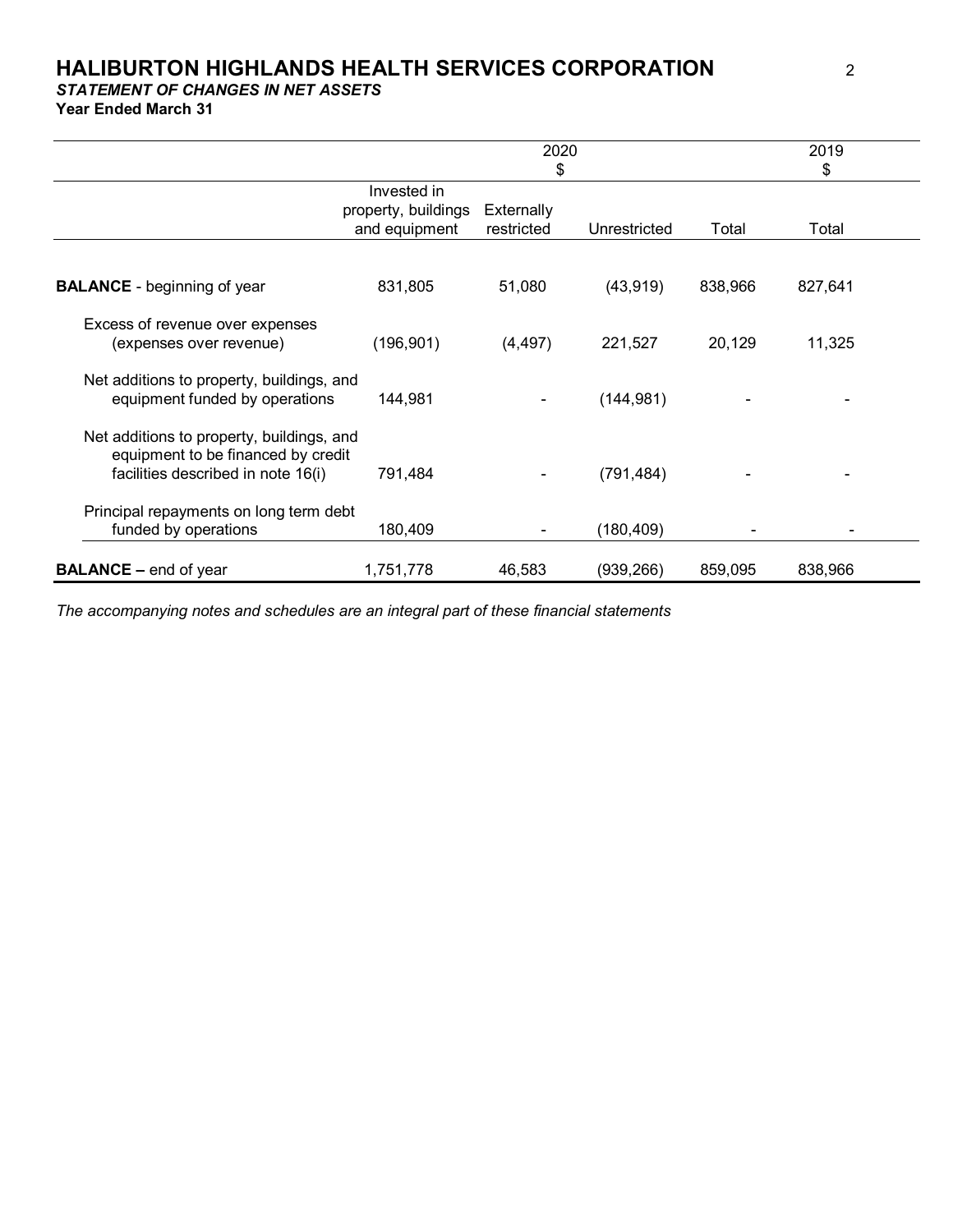*STATEMENT OF COMBINED OPERATIONS*

**Year Ended March 31**

|                                                       | 2020       | 2019         |
|-------------------------------------------------------|------------|--------------|
|                                                       | \$         | \$           |
|                                                       |            |              |
| <b>REVENUES</b>                                       |            |              |
| Ministries of Health and Long-Term Care               | 22,144,642 | 21,257,790   |
| Patient services - other insurers and self pay        | 721,312    | 739,763      |
| Long-term care - residents' fees and other            | 2,462,447  | 2,397,551    |
| Other revenue                                         | 1,075,345  | 665,370      |
| Amortization of capital grants and donations relating |            |              |
| to property, buildings and equipment                  | 1,145,214  | 1,091,685    |
|                                                       | 27,548,960 | 26, 152, 159 |
|                                                       |            |              |
| <b>EXPENSES</b>                                       |            |              |
| Salaries, wages and benefits                          | 17,149,710 | 16,253,806   |
| Medical compensation                                  | 3,232,305  | 3,081,776    |
| Drugs and medical supplies                            | 393,490    | 388,032      |
| Supplies and other                                    | 5,397,608  | 5,101,288    |
| Interest on long term debt                            | 13,603     | 19,997       |
| Amortization of property, buildings and equipment     | 1,342,115  | 1,295,935    |
|                                                       | 27,528,831 | 26,140,834   |
|                                                       |            |              |
| <b>EXCESS OF REVENUE OVER EXPENSES FOR THE YEAR</b>   | 20,129     | 11,325       |

*The accompanying notes and schedules are an integral part of these financial statements*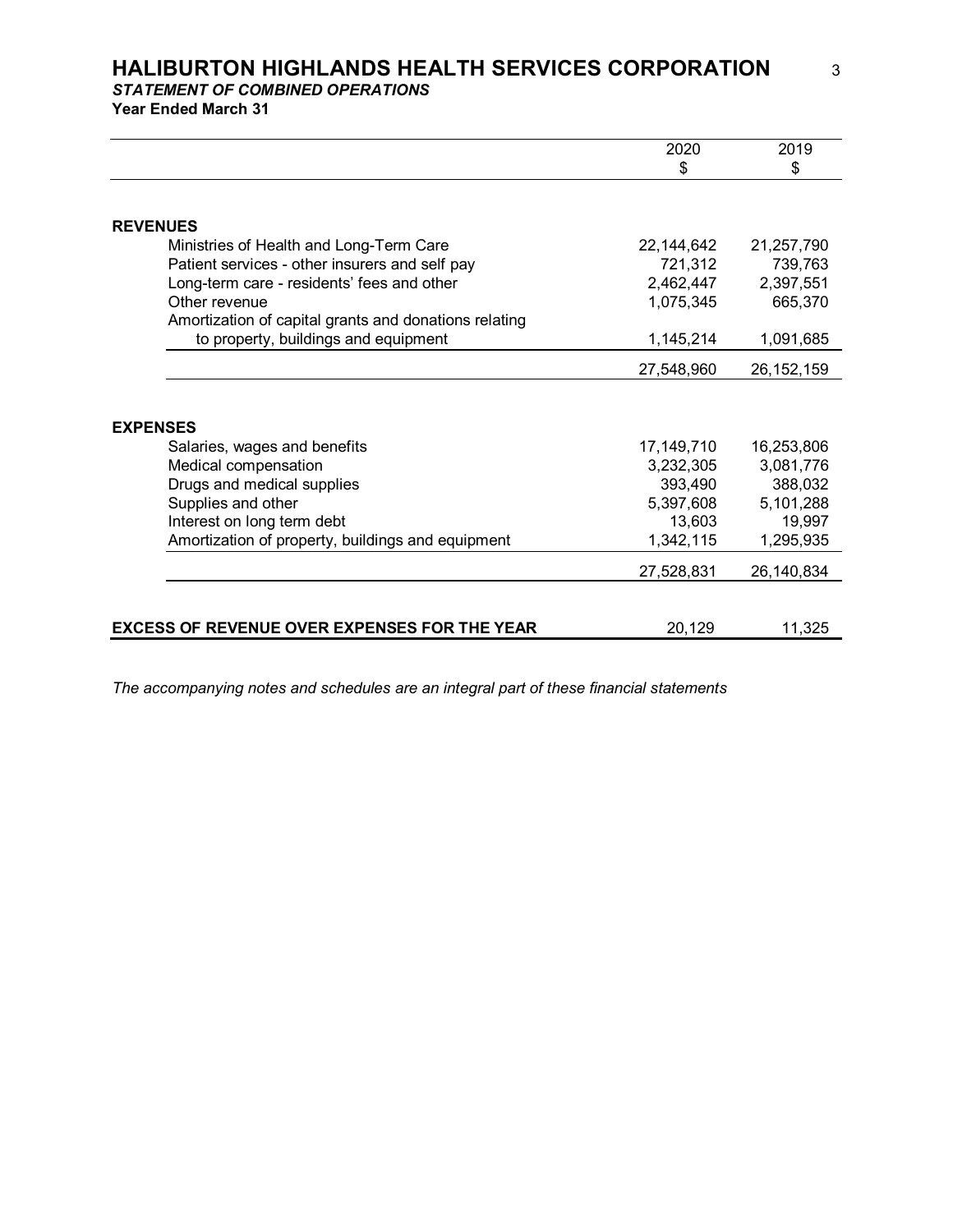*STATEMENT OF CASH FLOWS*

**Year Ended March 31**

|                                                                                                     | 2020                    | 2019                  |
|-----------------------------------------------------------------------------------------------------|-------------------------|-----------------------|
|                                                                                                     | \$                      | \$                    |
|                                                                                                     |                         |                       |
| <b>CASH PROVIDED FROM (USED FOR)</b>                                                                |                         |                       |
| <b>OPERATING ACTIVITIES</b>                                                                         |                         |                       |
| Excess of revenue over expenses for the year<br>Add (deduct) items not involving an outlay of cash: | 20,129                  | 11,325                |
| Amortization of property, buildings and equipment<br>Amortization of capital grants and donations   | 1,342,115               | 1,295,935             |
| relating to property, buildings and equipment<br>Employee future benefits                           | (1, 145, 214)<br>32,700 | (1,091,685)<br>38,000 |
|                                                                                                     | 249,730                 | 253,575               |
| Changes in non-cash working capital items (note 15)                                                 | 664,533                 | 199,598               |
|                                                                                                     | 914,263                 | 453,173               |
| <b>FINANCING ACTIVITIES</b>                                                                         |                         |                       |
| Net capital grants and donations received                                                           | 1,480,030               | 971,738               |
| Repayment of long term debt                                                                         | (180, 409)              | (173, 044)            |
|                                                                                                     | 1,299,621               | 798,694               |
| <b>CAPITAL ACTIVITIES</b>                                                                           |                         |                       |
| Additions to property, buildings and equipment                                                      | (2, 416, 495)           | (891, 998)            |
|                                                                                                     |                         |                       |
| INCREASE (DECREASE) IN CASH AND SHORT TERM INVESTMENTS<br><b>FOR THE YEAR</b>                       | (202, 611)              | 359,869               |
| CASH AND SHORT TERM INVESTMENTS - beginning of year                                                 | 3,349,250               | 2,989,381             |
| <b>CASH AND SHORT TERM INVESTMENTS - end of year</b>                                                | 3,146,639               | 3,349,250             |

*The accompanying notes and schedules are an integral part of these financial statements*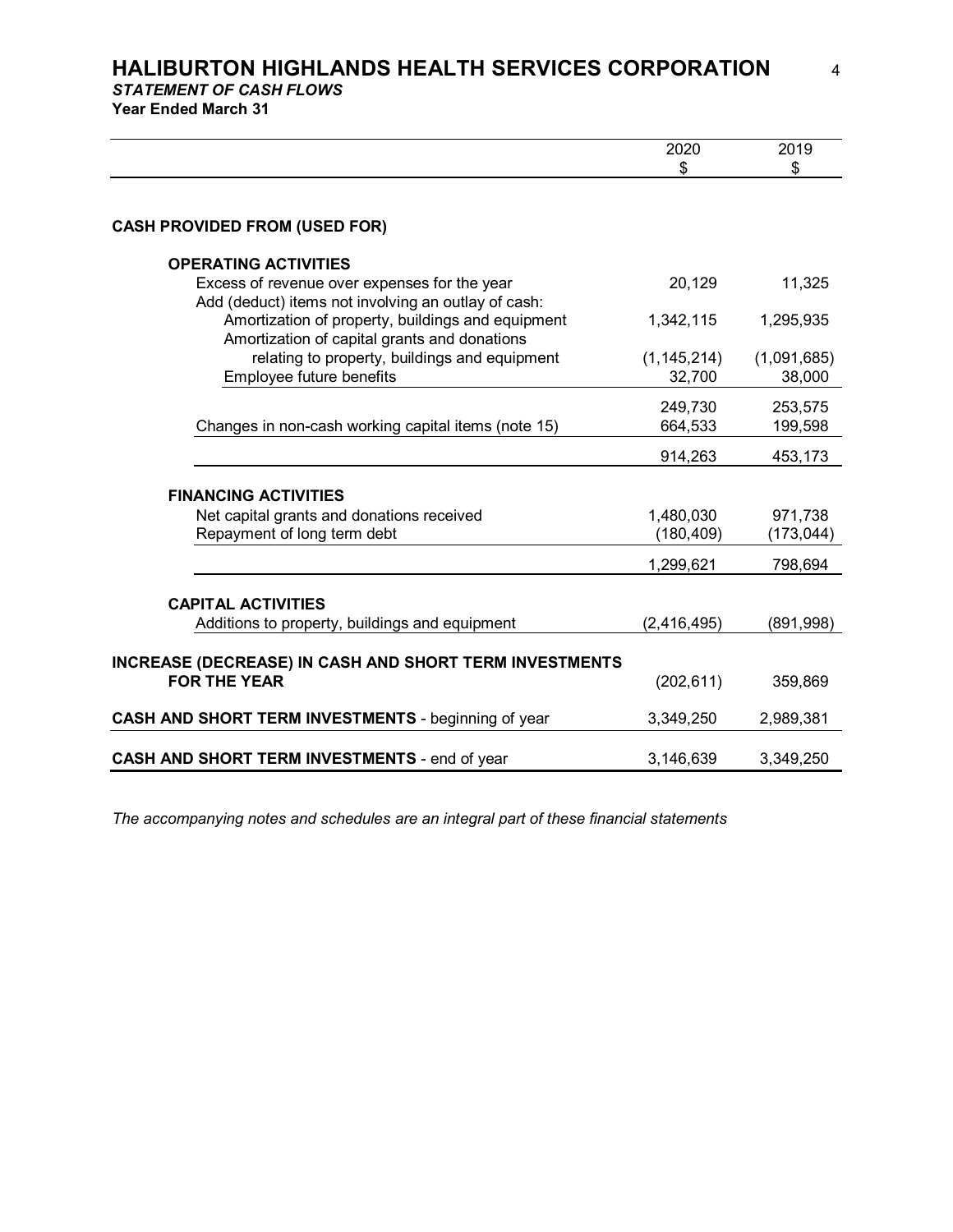#### **1. PURPOSE OF THE ORGANIZATION**

The Haliburton Highlands Health Services Corporation (the "Corporation") was incorporated without share capital on February 19, 1996 and is responsible for the development and operation of health services required by the people of the County of Haliburton and the surrounding area. The Corporation is a registered charity under the Income Tax Act and accordingly is exempt from income taxes provided certain requirements of the Income Tax Act are met.

#### **2. SUMMARY OF SIGNIFICANT ACCOUNTING POLICIES**

 The Corporation has followed Canadian public sector accounting standards for government not-forprofit organizations, including the 4200 series of standards, as issued by the Public Sector Accounting Board ("PSAB for Government NPOs") in the preparation of these financial statements. A summary of significant policies is presented below:

#### *(a) Fund accounting*

Revenues and expenses related to program delivery and administrative activities are reported in the operating fund.

Invested in property, buildings and equipment reports the assets, liabilities, revenues and expenses related to the property, buildings and equipment.

Funds received and expended for the benefit and welfare of residents of Hyland Crest are reported as externally restricted.

#### *(b) Revenue recognition*

The Haliburton Highlands Health Services Corporation follows the deferral method of accounting for contributions, which include donations and government grants. Restricted contributions other than capital grants and donations are recognized as revenue in the year in which the related expenses are incurred. Unrestricted contributions are recognized as revenue when received or receivable if the amount to be received can be reasonably estimated and collection is reasonably assured. Contributions designated for the welfare of residents at Hyland Crest are recognized as revenue when received.

Capital grants and donations are deferred and amortized on the same basis and rate as the amortization of the related capital assets.

Under the Health Insurance Act (Ontario) and the regulations thereunder, the Corporation is funded primarily by the Ministry of Health and the Ministry of Long-Term Care ("the Ministries") of the Province of Ontario in accordance with funding arrangements established by the Central East Local Health Integration Network ("CE LHIN"). The Board of Directors recognizes the Corporation's ongoing dependency on the Ministries as the primary funding source for the Corporation's operating activities. Operating grants are recorded as revenue in the period to which they relate. One-time funding is recognized when the terms and conditions of the grant are met. These financial statements reflect agreed funding arrangements approved by the Ministries through the CE LHIN.

Patient billings are recognized as revenue when the service is provided.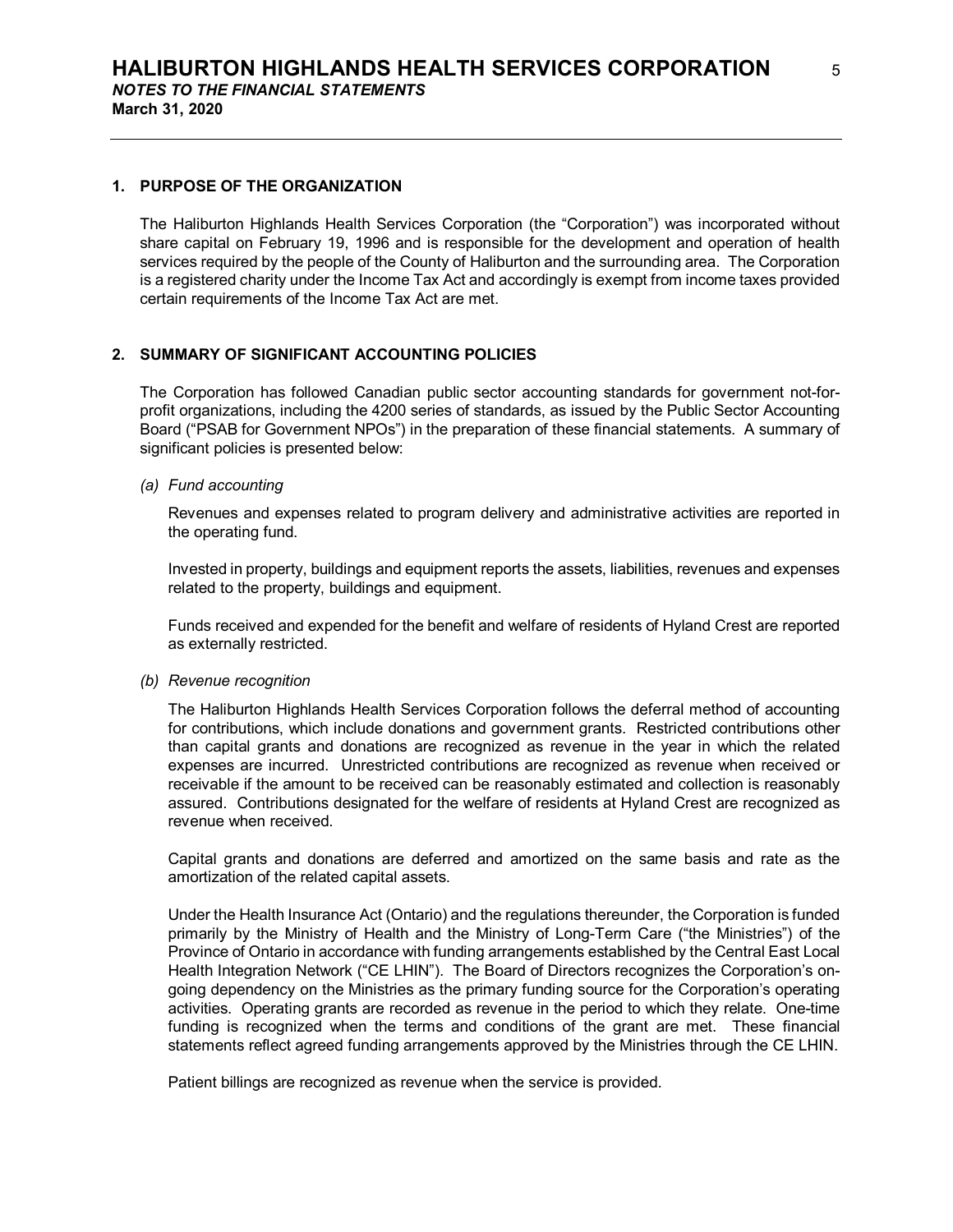#### **2. SUMMARY OF SIGNIFICANT ACCOUNTING POLICIES** (continued)

#### *(c) Cash and short term investments*

Cash and short term investments are defined as cash on deposit less cheques issued and outstanding and investments in guaranteed investment certificates, which have maturity dates ranging between April 2020 and January 2023 with effective yields between 2.16% and 3.05% per annum.

#### *(d) Property, buildings and equipment*

 Property, buildings and equipment are recorded at cost except for the original acquisitions from the Sisters of St. Joseph, which have been recorded at fair market value.

Construction in progress includes direct construction and other costs plus carrying costs such as interest. Included in construction in progress is \$Nil (2019 - \$Nil) of interest incurred on credit facilities available to the Corporation. Amortization commences when the projects are substantially complete and ready for use.

Amortization is provided on the basis and at the rates described below:

| Asset             | <b>Basis</b>                         | Rate         |
|-------------------|--------------------------------------|--------------|
| Land improvements | Straight-line on an individual basis | 6.67% to 10% |
| <b>Buildings</b>  | Straight-line                        | 2.5% to 10%  |
| Major equipment   | Straight-line on an individual basis | 6.67% to 20% |

#### *(e) Inventories*

Inventories are valued at the lower of cost and replacement value.

### *(f) Compensated absences*

Compensation for vacation and sick leave is accrued for all employees as entitlement to these payments is earned, in accordance with the Corporation's benefit plans.

#### *(g) Employee future benefits*

The Corporation accrues its obligations and the related costs under employee benefit plans, during the periods in which employees earn the benefits.

The costs of certain retirement benefits earned by employees is actuarially determined, using the projected benefit method pro-rated on service and management's best estimate of retirement ages and expected health care costs.

Past service costs arising from plan amendments are immediately recognized.

Actuarial gains or losses arising in the year are amortized into future years' expenses over the average remaining service period of active employees.

#### *(h) Contributed services*

A substantial number of volunteers contribute a significant amount of their time each year. Because of the difficulty of determining their fair value, contributed services are not recognized in the financial statements.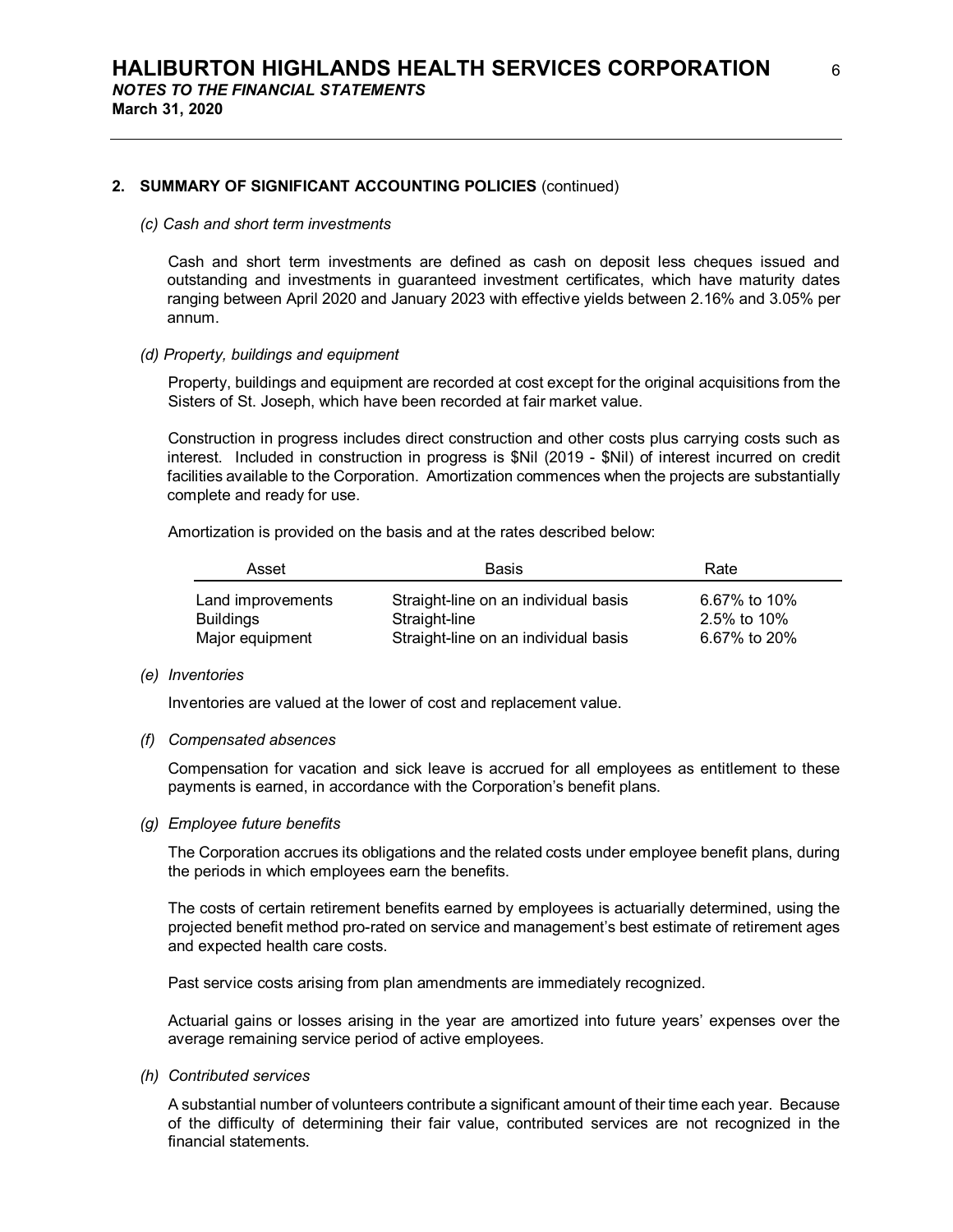#### **2. SUMMARY OF SIGNIFICANT ACCOUNTING POLICIES** (continued)

#### *(i) Use of estimates*

The preparation of financial statements in accordance with PSAB for Government NPOs requires management to make certain estimates and assumptions that affect the reported amount of assets and liabilities and the disclosure of contingencies at the date of the financial statements and the reported amount of revenue and expenses during the period. Actual results could differ from those estimates.

In particular, the amount of revenue recognized from the Ministries requires a number of estimates. The Corporation has entered into the Hospital Service Accountability Agreement (the "H-SAA") and the Multi-Sector Service Accountability Agreement (the "M-SAA") with the Ministry of Health, and has entered into the Long-Term Care Home Service Accountability Agreement (the "L-SAA") with the Ministry of Long-Term Care. These agreements set out the rights and obligations of each party in respect of funding provided to the Corporation by the Ministries for fiscal 2020. The H-SAA, M-SAA and L-SAA set out certain performance standards and obligations that establish acceptable results for the Corporation's performance in a number of areas.

If the Corporation does not meet its performance standards or obligations, the Ministries have the right to adjust funding received by the Corporation. The Ministries are not required to communicate certain funding adjustments until after the submission of year end data. Since this data is not submitted until after the completion of the financial statements, the amount of Ministry funding received during the year may be increased or decreased subsequent to year end.

In addition, the Corporation has provided for other significant estimates which include the estimated useful lives of property, buildings and equipment, as well as a provision for an allowance for doubtful accounts.

The amounts provided in these financial statements represents management's best estimate of amounts that have been earned or incurred during the year. Any differences from these estimates will be recorded in the period in which they become known.

#### **3. FINANCIAL ASSETS AND LIABILITIES**

#### *(a) Measurement of financial instruments*

The Corporation considers any contract creating a financial asset, liability or equity instrument as a financial instrument, except in certain limited circumstances. The Corporation accounts for the following as financial instruments:

- · cash and short term investments
- · due from the Ministries of Health and Long-Term Care
- · due from the Ontario Health Insurance Plan
- · other receivables
- · accounts payable
- · due to the Ministries of Health and Long-Term Care
- · due to Ross Memorial Hospital
- long term debt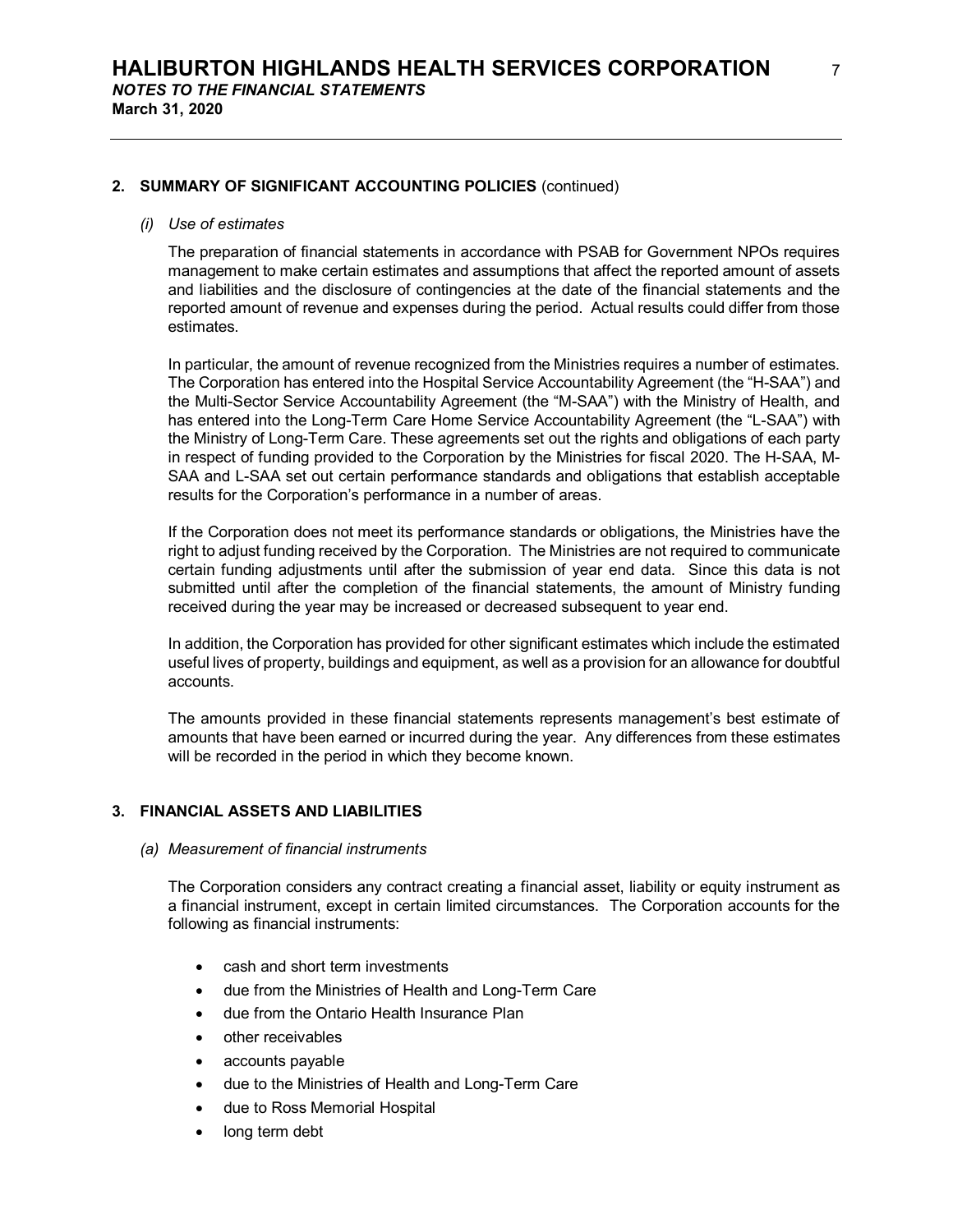#### **3. FINANCIAL ASSETS AND LIABILITIES** (continued)

#### *(a) Measurement of financial instruments* (continued)

A financial asset or liability is recognized when the Corporation becomes party to contractual provisions of the instrument.

The Corporation initially measures its financial assets and financial liabilities at fair value. The Corporation subsequently measures all of its financial assets and financial liabilities at amortized cost, except for cash and short term investments which are subsequently measured at fair value.

The Corporation removes financial liabilities, or a portion of, when the obligation is discharged, cancelled or expires.

Financial assets or liabilities obtained in related party transactions are measured at the exchange amount.

*(b) Risks*

The Corporation is exposed to various risks associated with its financial assets and liabilities as described below. Unless otherwise noted, there has been no change in risk exposure from the prior year.

(i) Liquidity risk

Liquidity risk is the risk that the Corporation will not be able to meet its obligations associated with financial liabilities. Cash flow from operations and government funding provide a substantial portion of the Corporation's cash requirements. Additional cash requirements could be met with the use of the available revolving demand facility as described in note 8. The Corporation's borrowing arrangements are concentrated with a single Canadian financial institution.

(ii) Credit risk

Credit risk is the risk that one party to a financial instrument will cause a financial loss for the other party by failing to discharge the obligation. The Corporation is exposed to credit risk in the event of non-performance by counterparties in connection with its accounts receivable. The maximum exposure to credit risk is the carrying value of accounts receivable. Accounts receivable are non-interest bearing and generally due within 30 days. The Corporation measures its exposure to credit risk based on how long amounts have been outstanding. An impairment allowance is recorded based on a sliding scale percentage applied to the aged balances. At year end, there was a provision for doubtful accounts in the amount of \$51,270 (2019 - \$68,668).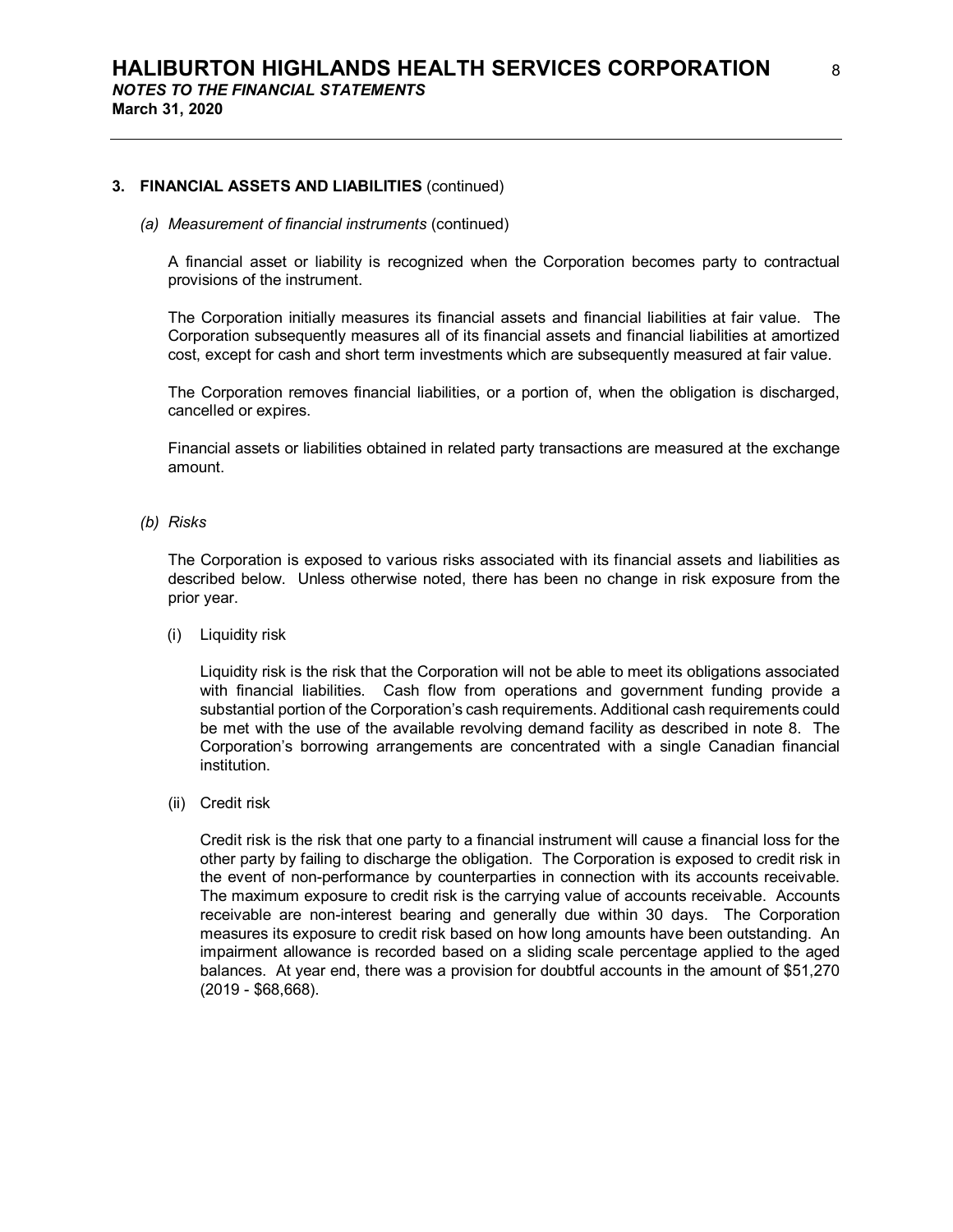#### **3. FINANCIAL ASSETS AND LIABILITIES** (continued)

#### *(b) Risks* (continued)

(iii) Interest rate risk

Interest rate risk is the risk that the fair value or future cash flows of a financial instrument will fluctuate because of changes in market interest rates. The Corporation is exposed to interest rate risk on its interest bearing financial instruments, consisting of the credit facility described in note 8 and the long-term debt described in note 9.

Changes in the bank's prime interest rate can cause fluctuations in interest payments and future cash flows with respect to the credit facility described in note 8.

The long-term debt is at a fixed rate of interest and payments are based on the contractual requirements of the debt instruments and consequently the exposure to fluctuations in future cash flows as a result of changes in market interest rates is limited.

# **4. DUE FROM (TO) MINISTRIES OF HEALTH AND LONG-TERM CARE**

The Corporation is required to submit reports to the Ministry of Health and the Ministry of Long-Term Care for their review on an annual basis. Pending reconciliation by the Ministries, the Corporation has estimated that the operating grants recoverable (refundable) at year-end are as follows:

|                                 | 2020    | 2019   |
|---------------------------------|---------|--------|
|                                 |         | S      |
| Long-term care                  | 301,597 | 33,547 |
| Minden and Haliburton hospitals | 163,333 | $\,$   |
|                                 |         |        |
| Total recoverable               | 464,930 | 33,547 |

|                                            | 2020<br>\$  | 2019<br>\$ |
|--------------------------------------------|-------------|------------|
| Minden and Haliburton hospitals            | (222, 350)  | (283, 690) |
| Mental health program/homelessness program | (665)       | (665)      |
| Supportive housing program                 | (21,000)    | (21,000)   |
| Long-term care                             | (830, 148)  | (397, 471) |
| Community support services                 | (11,690)    | (26, 690)  |
|                                            |             |            |
| Total refundable                           | (1,085,853) | (729,516)  |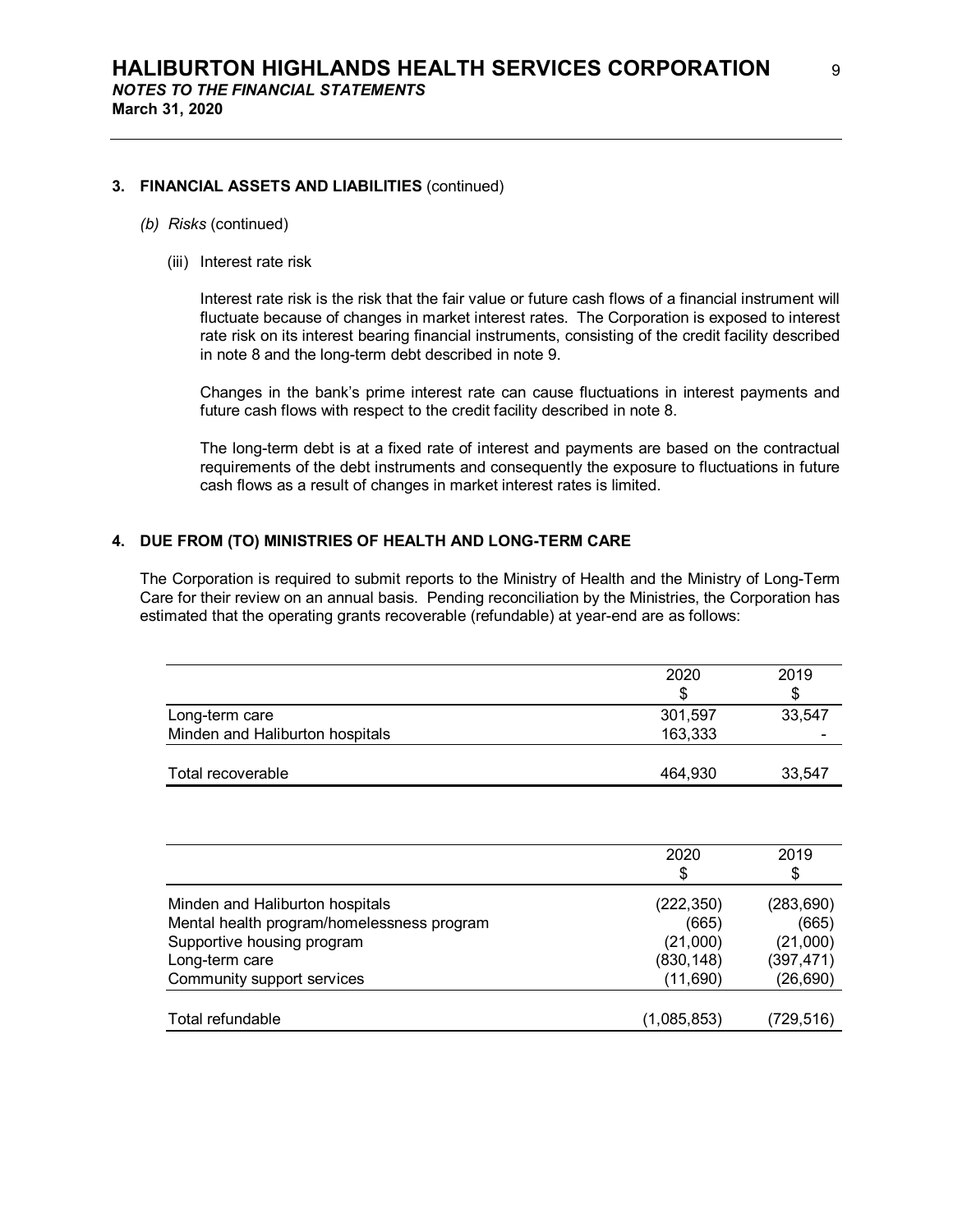#### **5. GROUP BENEFITS DEPOSIT**

The Corporation provides its employees with extended health, dental and semi-private benefits through a benefit carrier. The Corporation's contributions are expensed to the extent that they do not relate to discretionary reserves. A summary of the transactions in the plan and the resulting deposit is as follows:

|                                 | 2020<br>\$ | 2019<br>\$ |
|---------------------------------|------------|------------|
| Balance - beginning of year     | 80,873     | 168,306    |
| Net contributions (withdrawals) | (44, 930)  | (89, 709)  |
| Interest                        | 1,743      | 2,276      |
|                                 |            |            |
| Balance – end of year           | 37,686     | 80,873     |

# **6. PROPERTY, BUILDINGS AND EQUIPMENT**

The cost, accumulated amortization and net book value of the Corporation's property, buildings and equipment are as follows:

|                          | March 31, 2020 |              | March 31, 2019 |              |
|--------------------------|----------------|--------------|----------------|--------------|
|                          | Accumulated    |              |                | Accumulated  |
|                          | Cost           | amortization | Cost           | amortization |
|                          | \$             | \$           | \$             | \$           |
| Land                     | 322,660        |              | 322,660        |              |
| Land improvements        | 546,695        | 395,126      | 546,695        | 381,348      |
| <b>Buildings</b>         | 26,969,587     | 12,097,062   | 26,028,948     | 11,259,128   |
| Major equipment          | 8,468,741      | 6,218,555    | 7,594,657      | 5,728,152    |
| Construction in progress | 798,590        |              | 196,818        |              |
|                          |                |              |                |              |
|                          | 37,106,273     | 18,710,743   | 34.689.778     | 17.368.628   |
| Net book value           |                | 18,395,530   |                | 17,321,150   |

### **7. ACCOUNTS PAYABLE AND ACCRUED LIABILITIES**

Included in accounts payable and accrued liabilities are government remittances of \$425,585 (2019 - \$212,026).

# **8. CREDIT FACILITY**

The corporation has available to it a revolving demand facility with a maximum limit of \$800,000. As at March 31, 2020, \$Nil (2019 - \$Nil) was outstanding on this facility. Advances on this facility bear interest at the CIBC prime rate per annum, payable monthly, and are due on demand.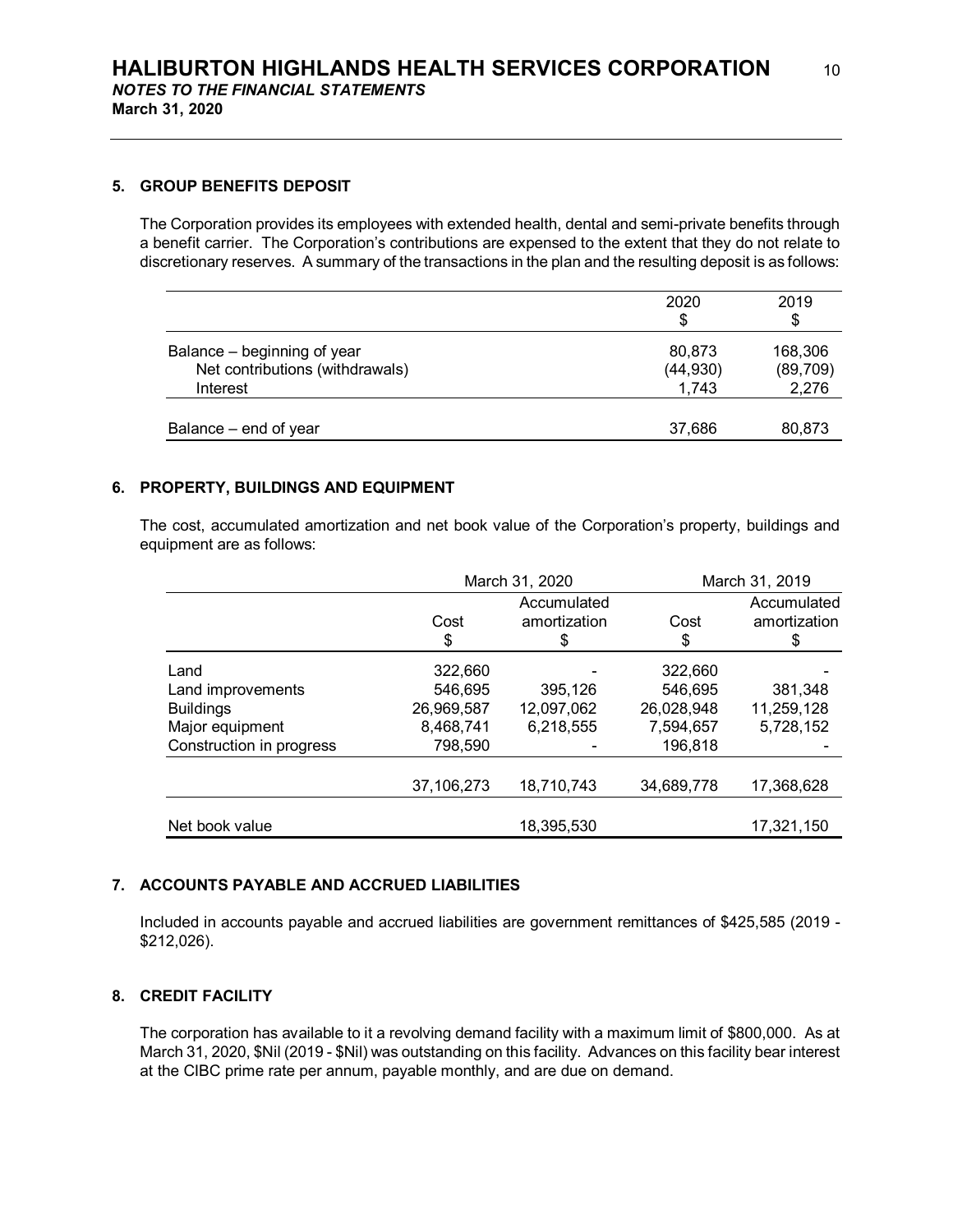#### **9. LONG TERM DEBT**

Long term debt consists of the following:

|                                                                                                                                                                                                                                 | 2020    | 2019    |
|---------------------------------------------------------------------------------------------------------------------------------------------------------------------------------------------------------------------------------|---------|---------|
|                                                                                                                                                                                                                                 | \$      | \$      |
| Variable rate first mortgage loan bearing interest at 3.28%<br>per annum, repayable in monthly principal and interest<br>payments of \$752, due December 1, 2024, secured by certain<br>property                                | 49,237  | 56,045  |
| Fixed rate non-revolving unsecured demand instalment loan<br>bearing interest at 4.16% per annum, repayable in monthly<br>principal and interest payments of \$15,301,<br>due January 15, 2021, secured by cash and equivalents | 146,041 | 319.642 |
|                                                                                                                                                                                                                                 | 195.278 | 375.687 |
| Less principal payments due within one year classified as a<br>current liability                                                                                                                                                | 153,560 | 229,646 |
|                                                                                                                                                                                                                                 | 41.718  | 146,041 |

Based upon the present arrangements with lenders, aggregate principal repayments required in each of the next five years are as follows:

|      | \$      |
|------|---------|
| 2021 | 153,560 |
| 2022 | 7,769   |
| 2023 | 8,028   |
| 2024 | 8,293   |
| 2025 | 17,628  |

### **10. EMPLOYEE FUTURE BENEFITS**

The Corporation sponsors a defined benefit employee future benefit plan covering substantially all employees. Costs for employee future benefits are accrued over the periods in which employees earn the benefits.

The post retirement benefit costs have been actuarially determined using the projected benefit method prorated on service and management's best estimates of salary increases and ages of employees upon retirement.

The most recent actuarial valuation for the plan was performed as at March 31, 2018. The following actuarial assumptions were used to determine the post retirement plans expense and the accrued benefit obligations:

| Discount rate – accrued benefit obligation | 3.18% per annum                        |
|--------------------------------------------|----------------------------------------|
| Discount rate – benefit cost               | 3.29% per annum                        |
| Dental cost trend rates                    | 2.75% per annum                        |
| Extended health care trend rates           | 6% in 2019, decreasing by 0.25%        |
|                                            | per annum to an ultimate rate of 4.50% |
|                                            | in 2025 and thereafter                 |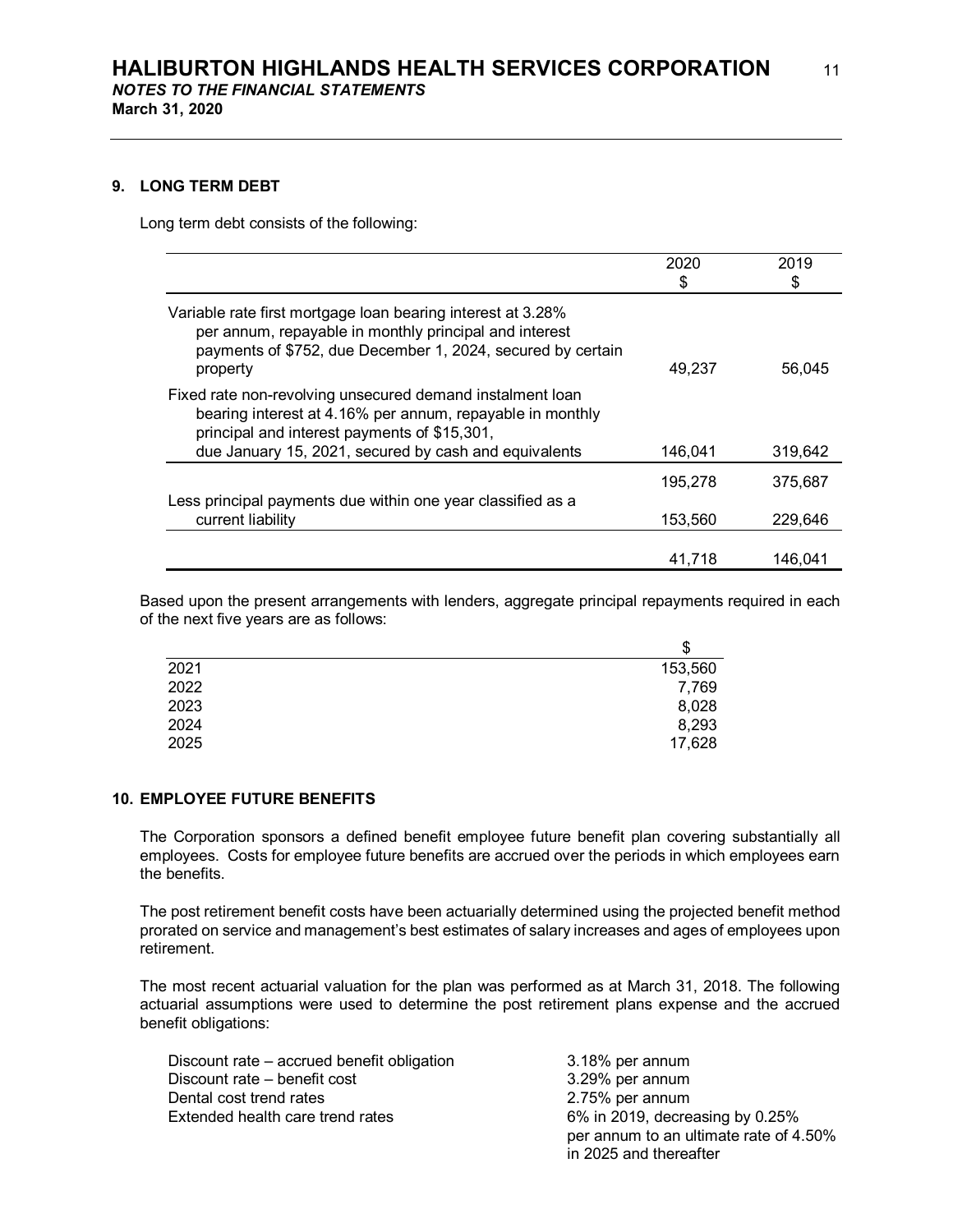### **10. EMPLOYEE FUTURE BENEFITS** (continued)

The employee future benefits expense for fiscal 2020 and the accrued employee future benefit liability as at March 31, 2020 are as follows:

|                                                                           | 2020      | 2019       |
|---------------------------------------------------------------------------|-----------|------------|
|                                                                           | \$        | \$         |
| <b>Expenses</b>                                                           |           |            |
| Current service cost                                                      | 87,500    | 82,900     |
| Interest                                                                  | 42,100    | 42,900     |
| Past service costs arising from plan amendments                           | 14,700    | 12,700     |
| Total employee future benefits expense                                    | 144,300   | 138,500    |
|                                                                           |           |            |
| <b>Accrued Benefit Liability</b>                                          |           |            |
| Balance - beginning of year                                               | 1,236,400 | 1,198,400  |
| Benefits expense for the year                                             | 144,300   | 138,500    |
| Contributions/payments made during the year                               | (111,600) | (100, 500) |
| Balance - end of year                                                     | 1,269,100 | 1,236,400  |
|                                                                           |           |            |
| <b>Accrued Benefit Obligation</b>                                         |           |            |
| Balance - beginning of year                                               | 1,293,000 | 1,241,600  |
| Actuarial loss (gain)                                                     | (15,700)  | 26,100     |
| Current service cost                                                      | 87,500    | 82,900     |
| Interest on accrued benefit obligation                                    | 42,100    | 42,900     |
| Contributions/payments made during the year                               | (111,600) | (100, 500) |
| Balance - end of year                                                     | 1,295,300 | 1,293,000  |
|                                                                           |           |            |
| Reconciliation of Accrued Benefit Obligation to Accrued Benefit Liability |           |            |

| Accrued benefit obligation, end of year | 1.295.300 | 1.293.000 |
|-----------------------------------------|-----------|-----------|
| Deduct unamortized actuarial loss       | (26.200)  | (56,600)  |
| Accrued benefit liability - end of year | 1.269.100 | 1,236,400 |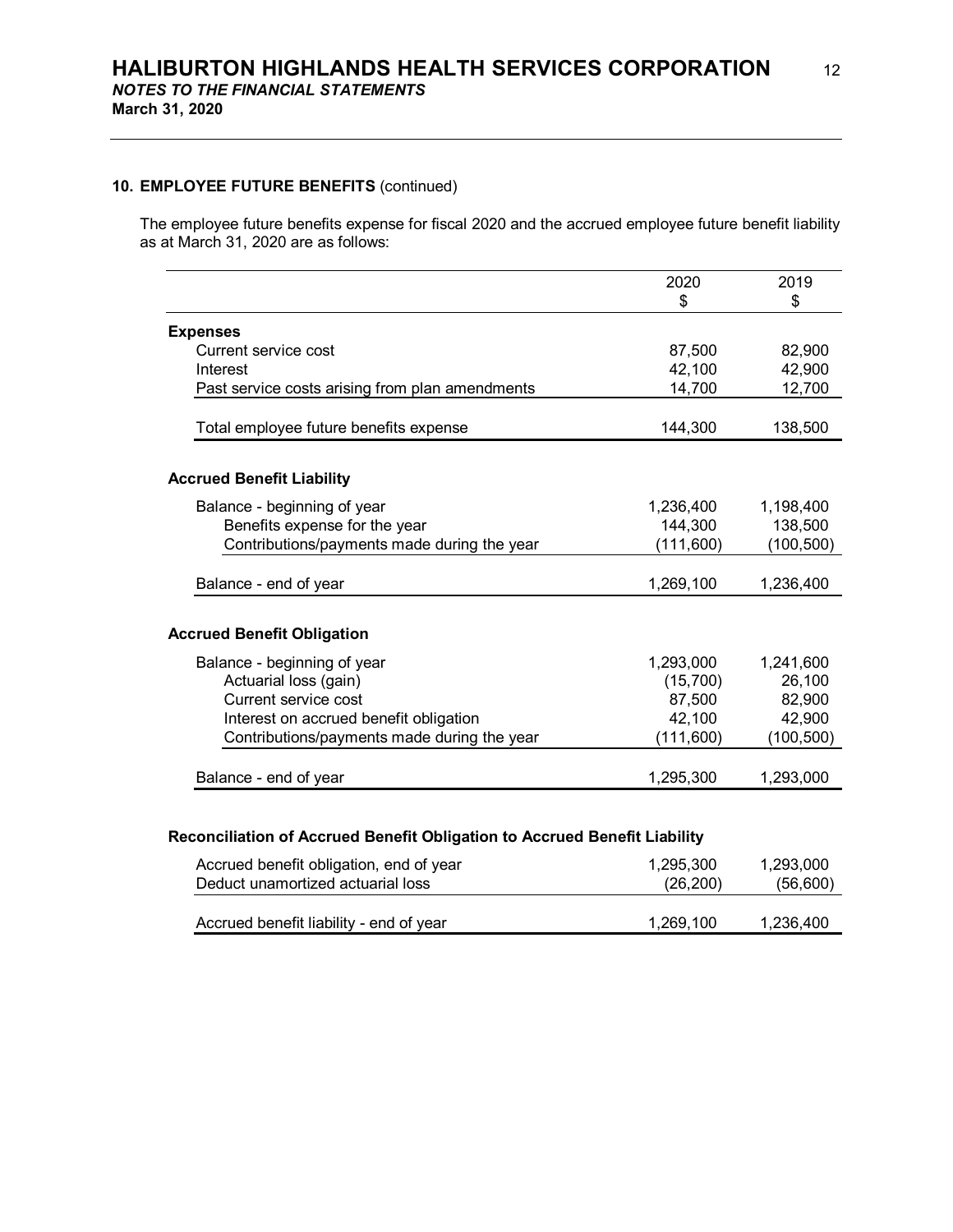#### **11. HOSPITALS OF ONTARIO PENSION PLAN**

Substantially all of the employees of the Corporation are members of the Hospitals of Ontario Pension Plan, which is a multi-employer final average pay contributory pension plan. Employer contributions made to the plan by the Corporation during the year amounted to \$941,952 (2019 - \$884,954). These amounts are included in salaries, wages and benefits expense in the statement of operations. The most recent valuation for financial reporting purposes completed by HOOPP as of December 31, 2019 disclosed net assets available for benefits of \$94,102 million with pension obligations of \$73,547 million, resulting in a surplus of \$20,555 million. As HOOPP is a multi-employer plan, any pension plan surpluses or deficits are a joint responsibility of member organizations and their employees. As a result, the Corporation does not recognize any share of the HOOPP surplus or deficit.

# **12. DEFERRED CAPITAL GRANTS AND DONATIONS**

Deferred contributions related to property, buildings and equipment represent the unamortized and the unspent amount of grants and donations received for the purchase of property, buildings and equipment. The amortization of capital contributions is recorded as revenue in the statement of operations.

The change in deferred capital grants and donations during the year is as follows:

|                                                                              | 2020<br>\$    | 2019<br>\$  |
|------------------------------------------------------------------------------|---------------|-------------|
| Balance - beginning of year<br>Net capital grants and donations received and | 16,113,658    | 16,233,605  |
| receivable during the year                                                   | 1,480,030     | 971,738     |
| Amortization of capital grants and donations                                 | (1, 145, 214) | (1,091,685) |
| Balance - end of year                                                        | 16,448,474    | 16,113,658  |

# **13. RESIDENTS' TRUST FUNDS**

Residents' trust funds represent funds held on deposit as a convenience to the residents. These funds are not co-mingled with the Corporation's assets and, consequently are not included in the statement of financial position. Changes during the year in residents' trust funds are summarized as follows:

|                                              | 2020<br>\$ | 2019<br>\$ |
|----------------------------------------------|------------|------------|
| Balance - beginning of year<br>Add (deduct): | 13,480     | 13,974     |
| Interest earned                              | 267        | 203        |
| Net withdrawals                              | (486)      | (697)      |
| Balance - end of year                        | 13,261     | 13,480     |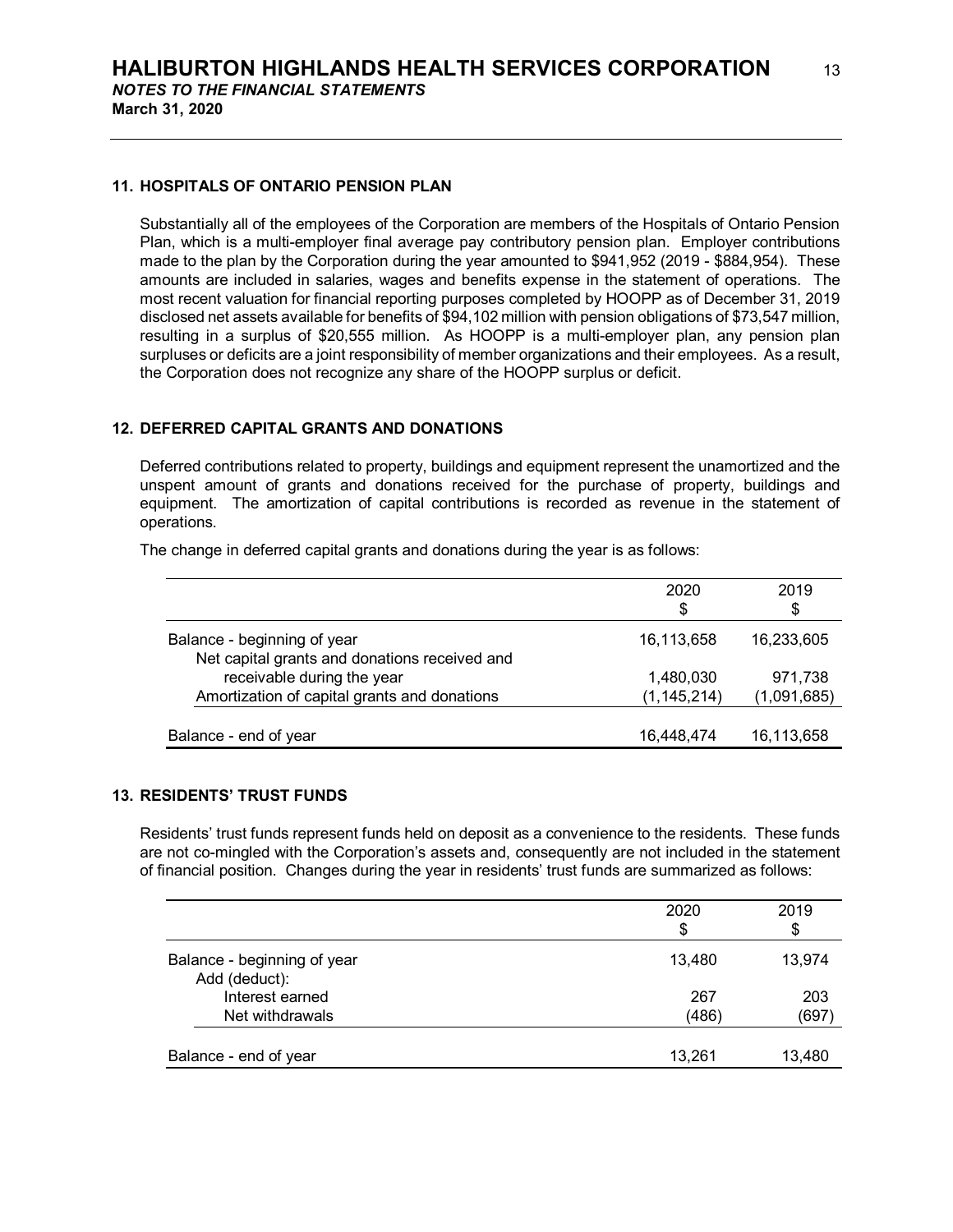#### **14. ELIZABETH HARRISON TRUST**

In connection with the ownership and responsibility of Hyland Crest, the Corporation has been delegated responsibility for the Elizabeth Harrison Trust fund. This endowment fund has been separately invested with the interest income available for the benefit of Hyland Crest residents at the discretion of the Residents' Council. These funds have been included in externally restricted funds on the statement of financial position.

The change in the fund balance for the year is as follows:

| \$     | \$                 |
|--------|--------------------|
| 51,080 | 52,367             |
| 922    | 878<br>(2, 165)    |
|        | 51,080             |
|        | (5, 419)<br>46,583 |

# **15. CHANGES IN NON-CASH WORKING CAPITAL ITEMS**

Changes in other non-cash working capital items during the year consist of the following:

|                                                       | 2020       | 2019       |
|-------------------------------------------------------|------------|------------|
|                                                       | \$         | \$         |
| Due to (from) Ministries of Health and Long-Term Care | (75, 046)  | 30,279     |
| Due from Ontario Health Insurance Plan                | (1, 381)   | 1,365      |
| HST receivable                                        | (199, 277) | 67,295     |
| Other receivables                                     | (166, 925) | 7,685      |
| Inventories                                           | (5,837)    | 14,981     |
| Group benefits deposit                                | 43,187     | 87,433     |
| Prepaid expenses                                      | 1.315      | (11, 413)  |
| Accounts payable and accrued liabilities              | 1,222,503  | (155, 635) |
| Due to Ross Memorial Hospital                         | (21, 217)  | 34,182     |
| Deferred revenue                                      | (132, 789) | 123,426    |
|                                                       |            |            |
|                                                       | 664.533    | 199.598    |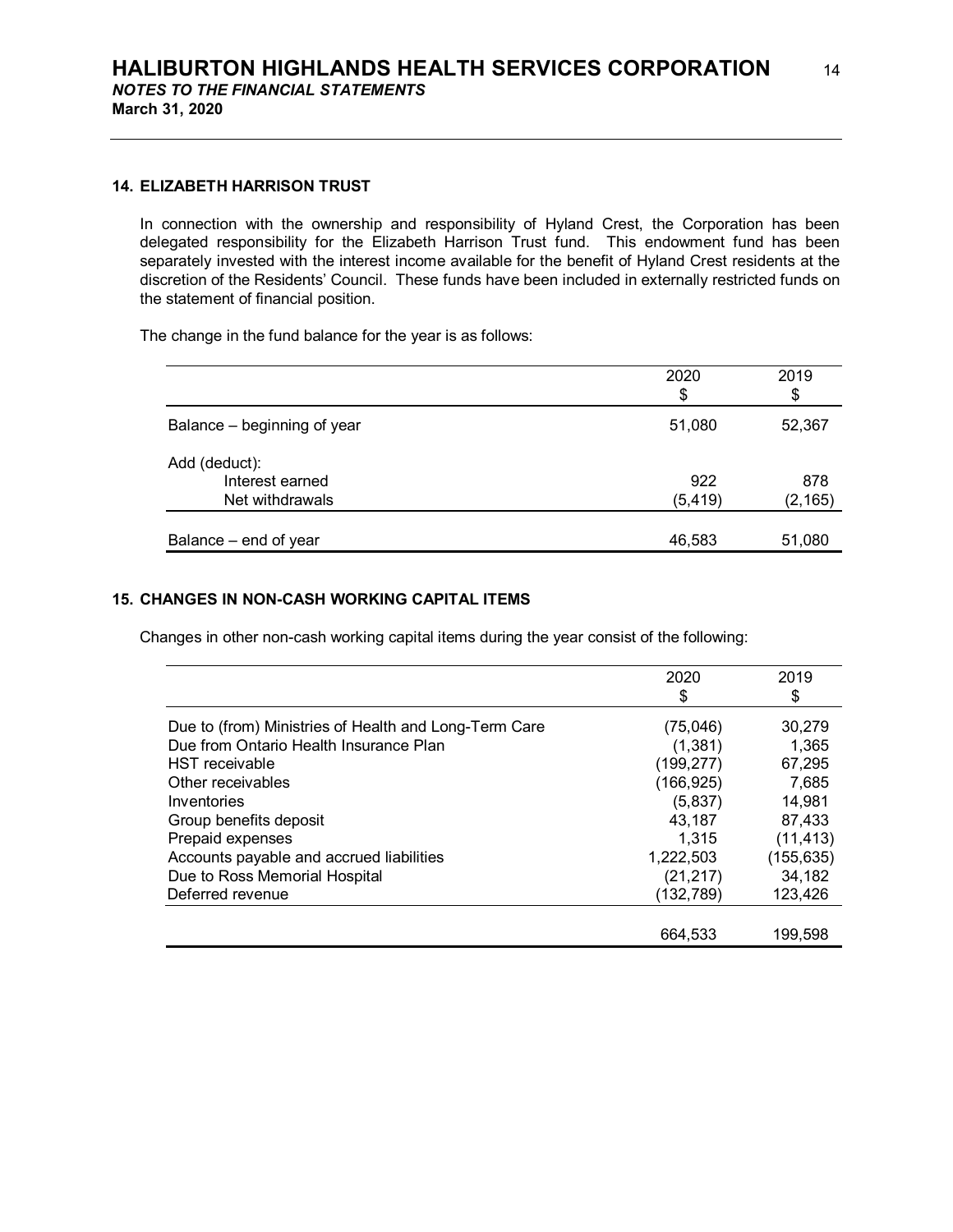#### **16. COMMITMENTS AND CONTINGENCIES**

- (a) The Corporation has a Strategic Alliance Agreement with Ross Memorial Hospital in Lindsay ("Ross") as a result of an integration process facilitated by the CE LHIN. Ross provides the Corporation with support services in the following functional areas: integration project manager, combined information technology department, regional CIO, diagnostic imaging leadership, mental health leadership, sterile reprocessing, laboratory, procurement and pharmacy services. Annual aggregate fees for these services are approximately \$480,000 plus transactional costs and overhead charges where applicable.
- (b) The Corporation has a Service Agreement with Peterborough Regional Health Centre for the provision of laboratory services. The fees vary depending on volume and utilization and are invoiced monthly as incurred.
- (c) The Corporation is part of a group purchasing arrangement with Plexxus to obtain medical and surgical supplies and certain contract services. The arrangement with Plexxus is managed under the procurement services with Ross.
- (d) The Corporation has allied with a consortium of hospitals in a project to update radiology images to digital technology and centralize the storage and retrieval of digital radiology images. The Corporation has been added as a party and a purchaser to the Services Agreement with Ross Memorial Hospital and Agfa Healthcare Inc.
- (e) As part of its mandate to provide integrated health care services to the County, the Corporation operates long-term care programs at both the Haliburton (Highland Wood) and Minden (Hyland Crest) sites. The Corporation assumed sole responsibility for governance of Hyland Crest through the passage of a private members bill, which exempts the County of Haliburton from responsibility for governance as long as the Corporation maintains and operates the home.
- (f) A group of hospitals, including the Corporation, have formed the Healthcare Insurance Reciprocal of Canada ("HIROC"). HIROC is a pooling of the public liability insurance risks of its members. All members of the pool pay annual premiums which are actuarially determined. All members are subject to reassessment for losses, if any, experienced by the pool for the years in which they were members and these losses could be material. No reassessments have been made to March 31, 2020.
- (g) During the year, the Corporation entered into an Energy Performance Contract to develop an allinclusive project with guaranteed costs and energy consumption savings. The project includes selected Facility Improvement Measures (FIMs) that incorporate the Corporation's critical facility equipment needs, while also addressing long-term operational cost predictability. The contract requires a capital investment of \$2,371,250 by the Corporation, of which \$602,896 has been incurred by March 31, 2020 and is included in construction in progress (\$493,465) and buildings (\$109,431) as listed in note 6. To finance this contract, the Corporation has secured financing from its bank, as described in (i) below.

The portfolio of FIMs will contribute to reducing the Corporation's greenhouse gas emissions and is guaranteed to reduce costs within a targeted period of 12 years. It is expected that this project will be fully implemented within the next fiscal year. Upon completion, annual energy savings are expected in the amount of \$132,327 per year. Should the savings be less than anticipated, such shortfall may be applied to any unpaid balance, applied to any additional products or services or may be paid to the Corporation. Should the energy savings be in excess of the expected amount, such excess may be applied to a subsequent shortfall during the term of the agreement or may be payable to the supplier.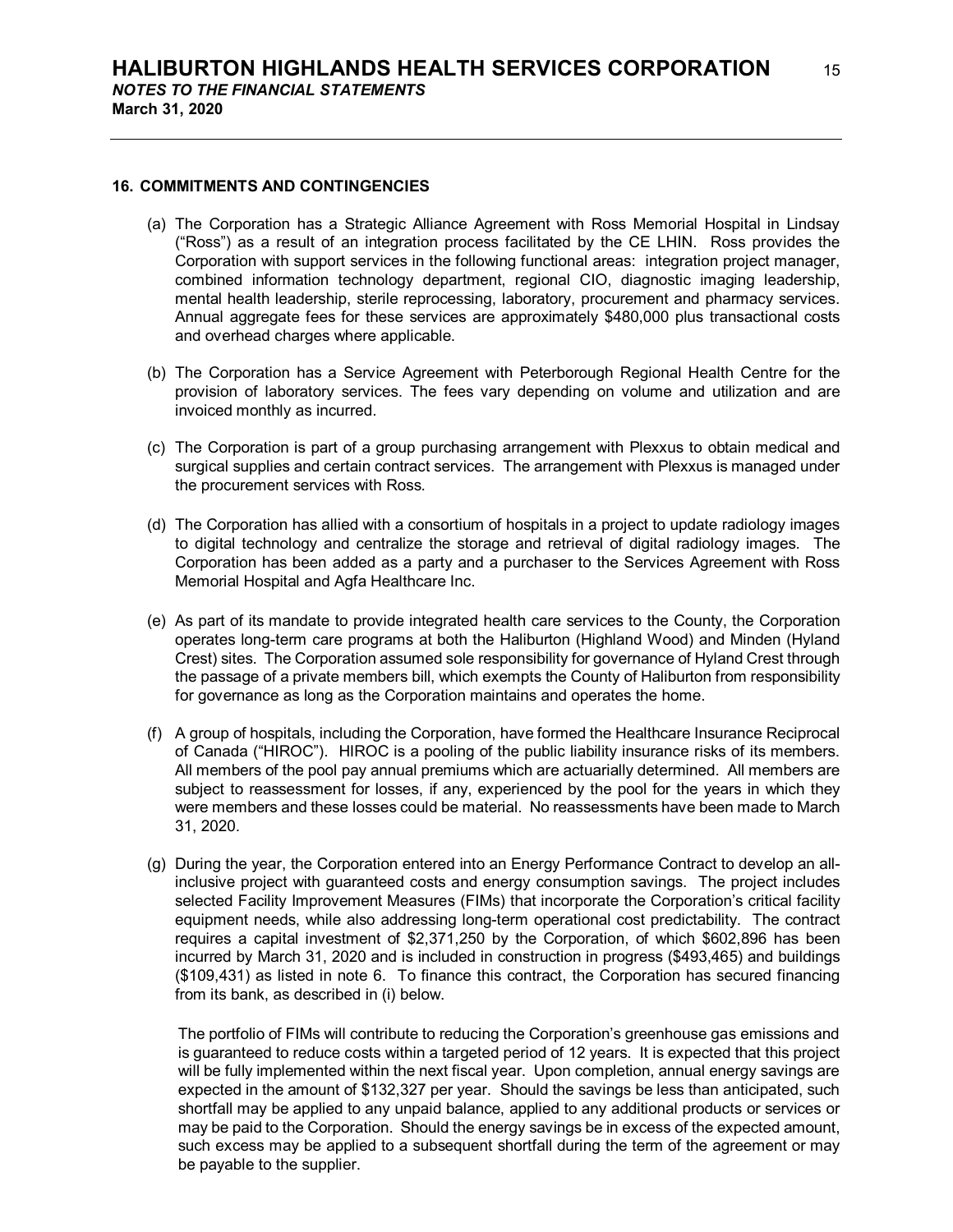#### **16. COMMITMENTS AND CONTINGENCIES** (continued)

- (h) In February 2019, the Corporation signed a Memorandum of Understanding with six other partner hospitals in the region for the implementation of a Clinical Information System ("CIS"). This will be a transformational project that will span multiple years and is being undertaken in collaboration with other hospitals in the CE LHIN. Following a Request for Proposal, a preferred vendor was selected and a contract signed. The project is planned to be implemented by October 2021. As at March 31, 2020, the corporation has incurred \$298,019 of costs related to the project, which has been capitalized in construction in progress as listed in note 6. The Corporation's share of the commitment over the next 10 years is approximately \$3,500,000. To finance part of this commitment, the Corporation has secured financing from its bank, as described in (i) below).
- (i) During the year, the Corporation was approved for two non-revolving demand instalment loans of \$1,500,000 and \$2,500,000 to be used for capital infrastructure projects as described in notes (g) and (h) above. These loans will bear interest at fixed rates of 3.5% and 3.039% and will be repayable on demand in monthly payments of \$14,832 and \$24,185 and will be due 120 months from the date of the first regular payment date. No amounts were drawn on these facilities at March 31, 2020 as the terms of the credit facility agreement were finalized and the agreement was executed with the Corporation's bank subsequent to year-end.
- (j) Due to the nature of its operations, the Corporation is periodically subject to lawsuits in which the Corporation is a defendant, as well as grievances filed by its various unions. Where the potential liability is likely and able to be estimated, management records its best estimate of the potential liability. In other cases, the ultimate outcome of the claims cannot be determined at this time. It is management's position that the Corporation has valid defences and appropriate insurance coverage in place.

#### **17. RELATED PARTY TRANSACTIONS**

*(a) Haliburton Highlands Health Services Foundation*

The Corporation has an economic interest in Haliburton Highlands Health Services Foundation (the "Foundation"). The Foundation was established to raise funds for charities and, in particular, the Corporation. The Foundation is incorporated under the Canada Corporations Act and is a registered charity under the Income Tax Act. Net resources of the Foundation at March 31, 2020 are approximately \$1,075,000. At year end, the Corporation had recorded net receivables from the Foundation amounting to \$403,419 (2019 - \$137,667).

*(b) Hospital Auxiliaries*

The Corporation is related to the Haliburton Hospital Auxiliary and the Minden Health Care Auxiliary, which were established to raise funds for the hospitals. The Auxiliaries are incorporated and are registered charities under the Income Tax Act.

The net assets and results from operations of the related parties are not included in the statements of the Corporation.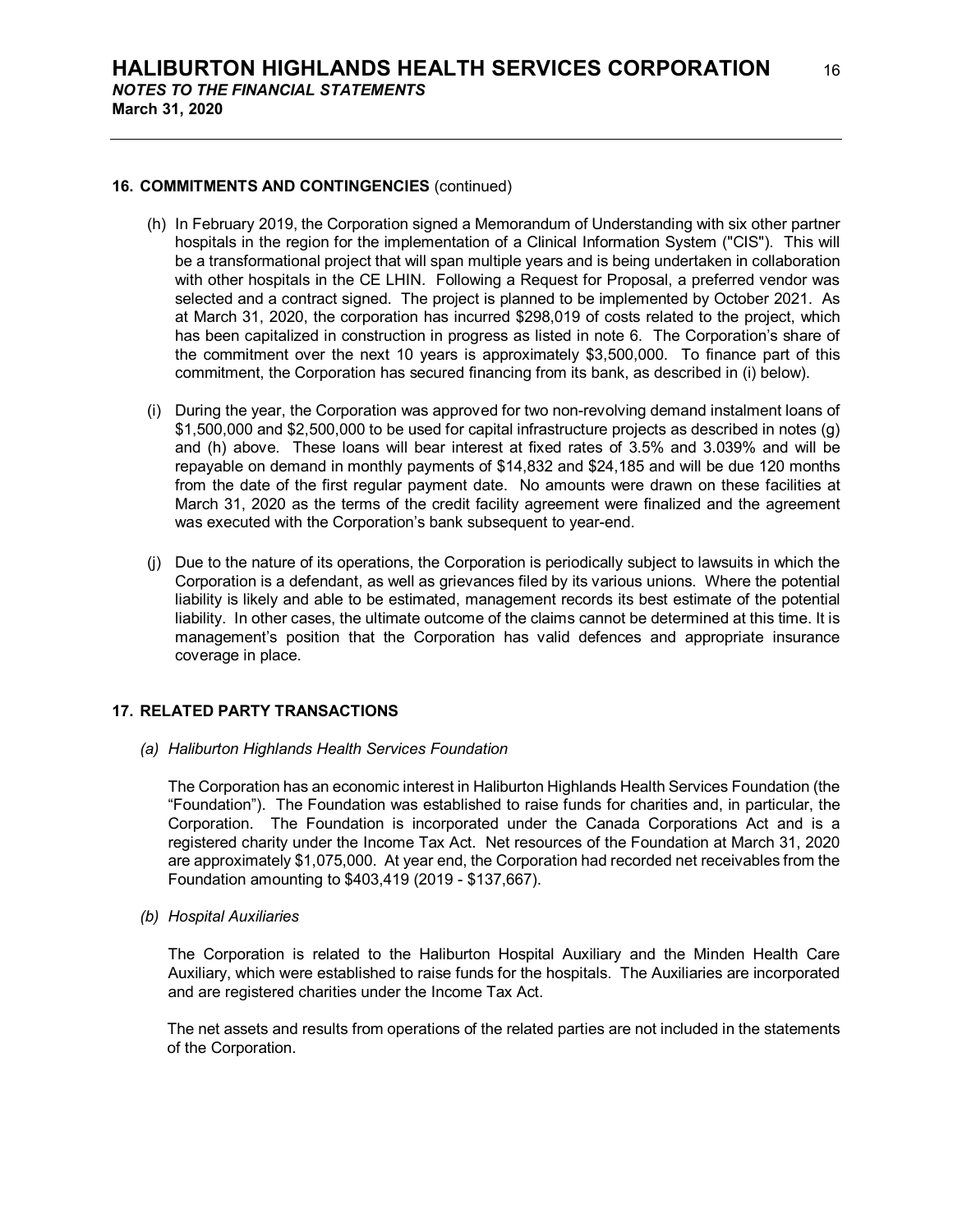#### **17. RELATED PARTY TRANSACTIONS** (continued)

#### *(b) Hospital Auxiliaries* (continued)

Related party transactions during the year not separately disclosed in the financial statements include an amount of \$807,344 (2019 - \$387,968) from the Foundation and \$99,779 (2019 - \$82,138) from the Haliburton and Minden Auxiliaries, the majority of which have been recorded as deferred capital contributions, with the remainder of transactions being recorded at the exchange amount. The Foundation occupies an office in each of the Haliburton and Minden facilities. This space, together with the use of office furniture, computer equipment, and various office and payroll services, is provided to the Foundation at no charge by the Corporation.

The Community Support Services program operates at a site adjacent to the Corporation's Haliburton premises. While the property is reported in the records of the Corporation, title is held by the Foundation pursuant to the terms of a trust agreement between the two parties.

#### **18. IMPACTS OF COVID-19**

Since January 2020, when the first case of COVID-19 was identified in Canada, the spread of COVID-19 has severely impacted many local economies around the globe. In many countries, including Canada, businesses were forced to cease or limit operations for long periods of time. Measures taken to contain the spread of the virus, including travel bans, quarantines, social distancing, and closures of non-essential services have triggered significant disruptions to businesses worldwide, resulting in an economic slowdown. Global stock markets have also experienced great volatility and a significant weakening. Governments and central banks have responded with monetary and fiscal interventions to stabilize economic conditions.

 Management immediately operationalized the Pandemic response plan and worked with the leadership team and staff to increase staff resources, modify the physical facilities and purchase supplies and equipment to support new Infection Control Protocols and standards, which includes:

- · Daily screening at our main entrances
- Added information and communication services and equipment to support patients and residents in isolation and lock down
- Enhanced housekeeping and cleaning and provide expanded hours of operation
- Expanded laundry services to provide 24/7 coverage
- · Modified or constructed safety measures and space requirements to support Infection Control requirements and standards, and increase acute care bed capacity
- · Participating in provincial, regional and local efforts in purchasing and maintaining personal protective equipment and cleaning supplies

 Any of the incremental expenses above normal operating budget are anticipated to be reimbursed for by the Ministry of Health and the Ministry of Long-Term Care or other agencies. There were incremental expenses incurred and recognized in March 2020, but the majority of the incremental expenses were incurred subsequent to year-end and are considered non-adjusting subsequent events. As at the date these financial statements were completed, the incremental costs are ongoing and the amount of anticipated reimbursement cannot be reasonably estimated.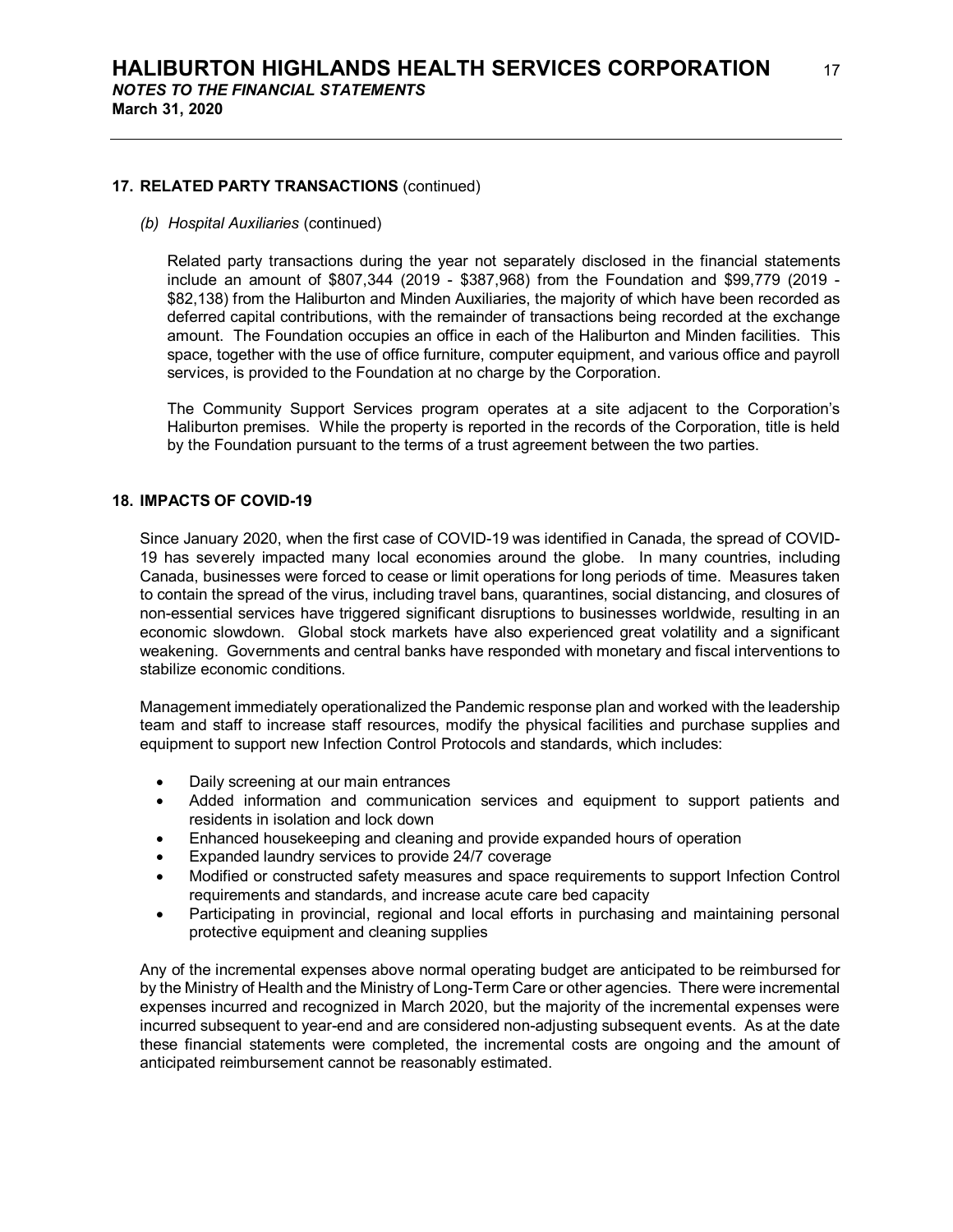#### **18. IMPACTS OF COVID-19** (continued)

 Although some of the events related to the COVID-19 pandemic occurred during the Corporation's fiscal period or were determined to be adjusting subsequent events, certain other events are considered non-adjusting subsequent events.

 Effective and retroactive to April 24, 2020, it was announced that the Corporation will be required to pay "temporary pandemic pay" to certain staff. It is anticipated that the temporary pandemic pay will be funded by the Ministry of Health and the Ministry of Long-Term Care. At the date these financial statements were completed, the final details of the requirements were not yet complete, and the amount of the funding anticipated cannot be reasonably estimated.

 As the events described above are considered non-adjusting subsequent events, the financial position and results of operations as of and for the year ended March 31, 2020 were not adjusted to reflect their impact. It is not possible to reliably estimate the duration and severity of the consequences of COVID-19, as well as the impact on the financial position and results of the Corporation for future periods.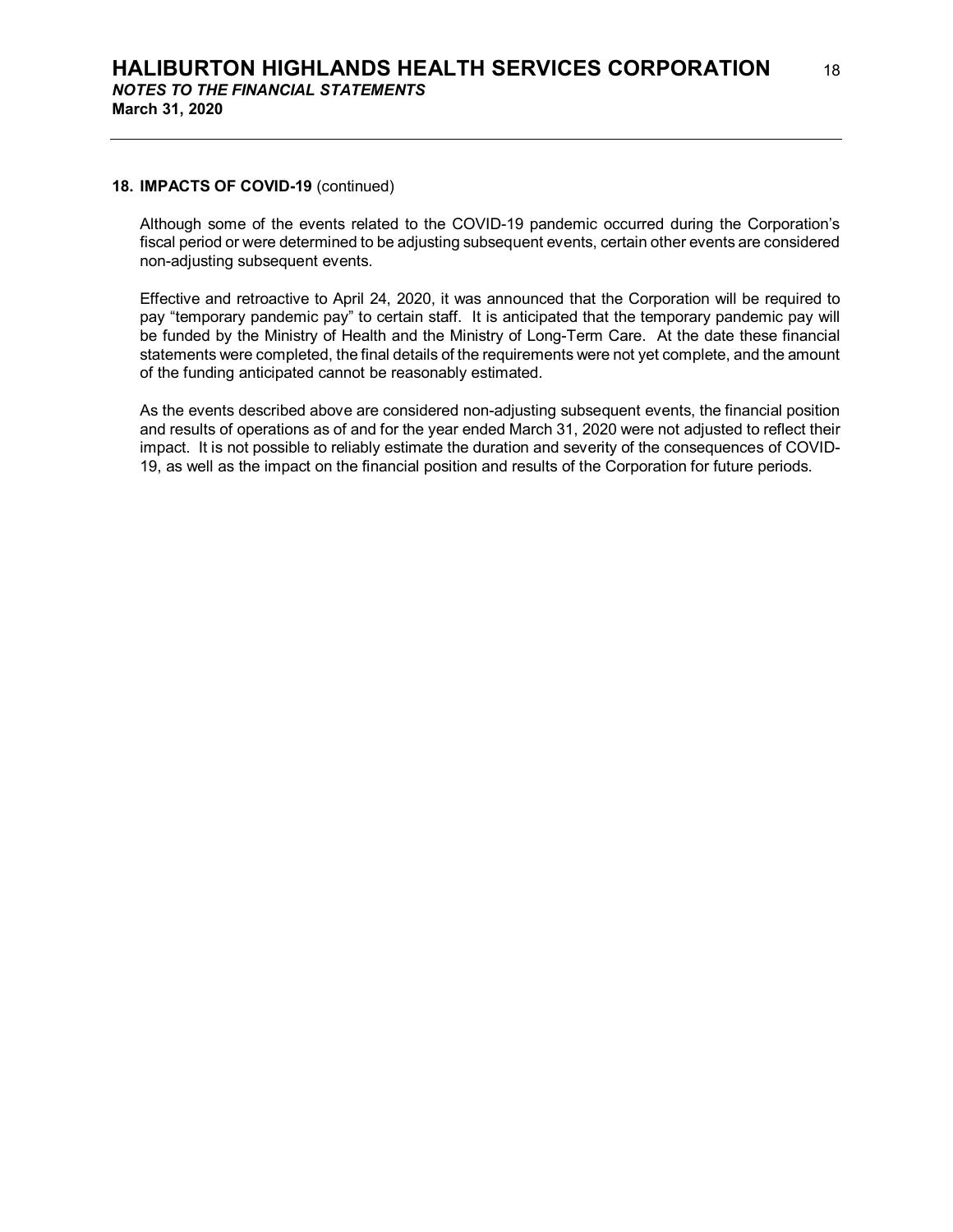# **MINDEN AND HALIBURTON HOSPITALS**

**SCHEDULE OF OPERATIONS**

**Year Ended March 31**

|                                                     | 2020       | 2019       |
|-----------------------------------------------------|------------|------------|
|                                                     | \$         | \$         |
|                                                     |            |            |
| <b>REVENUE</b>                                      |            |            |
| <b>Patient services</b>                             |            |            |
| Ministry of Health                                  | 10,934,310 | 10,333,564 |
| Other insurers and self-pay                         | 322,130    | 316,681    |
| Other revenue                                       | 868,916    | 537,566    |
| Amortization of capital grants and donations        |            |            |
| relating to property, buildings and equipment       | 1,145,214  | 1,091,685  |
|                                                     | 13,270,570 | 12,279,496 |
|                                                     |            |            |
| <b>EXPENSES</b>                                     |            |            |
| Salaries, wages and benefits                        | 8,008,284  | 7,501,537  |
| Medical compensation                                | 426,156    | 382,507    |
| Drugs and medical supplies                          | 393,490    | 388,032    |
| <b>Supplies</b>                                     | 1,563,785  | 1,297,142  |
| Equipment maintenance                               | 391,194    | 359,488    |
| Laboratory                                          | 214,900    | 211,065    |
| Building and grounds                                | 374,293    | 315,028    |
| Professional fees                                   | 321,837    | 193,471    |
| Interest on long term debt                          | 13,603     | 19,997     |
| Other                                               | 46,828     | 27,052     |
| Amortization of property, buildings and equipment   | 1,342,115  | 1,295,935  |
|                                                     | 13,096,485 | 11,991,254 |
| <b>EXCESS OF REVENUE OVER EXPENSES FOR THE YEAR</b> | 174,085    | 288,242    |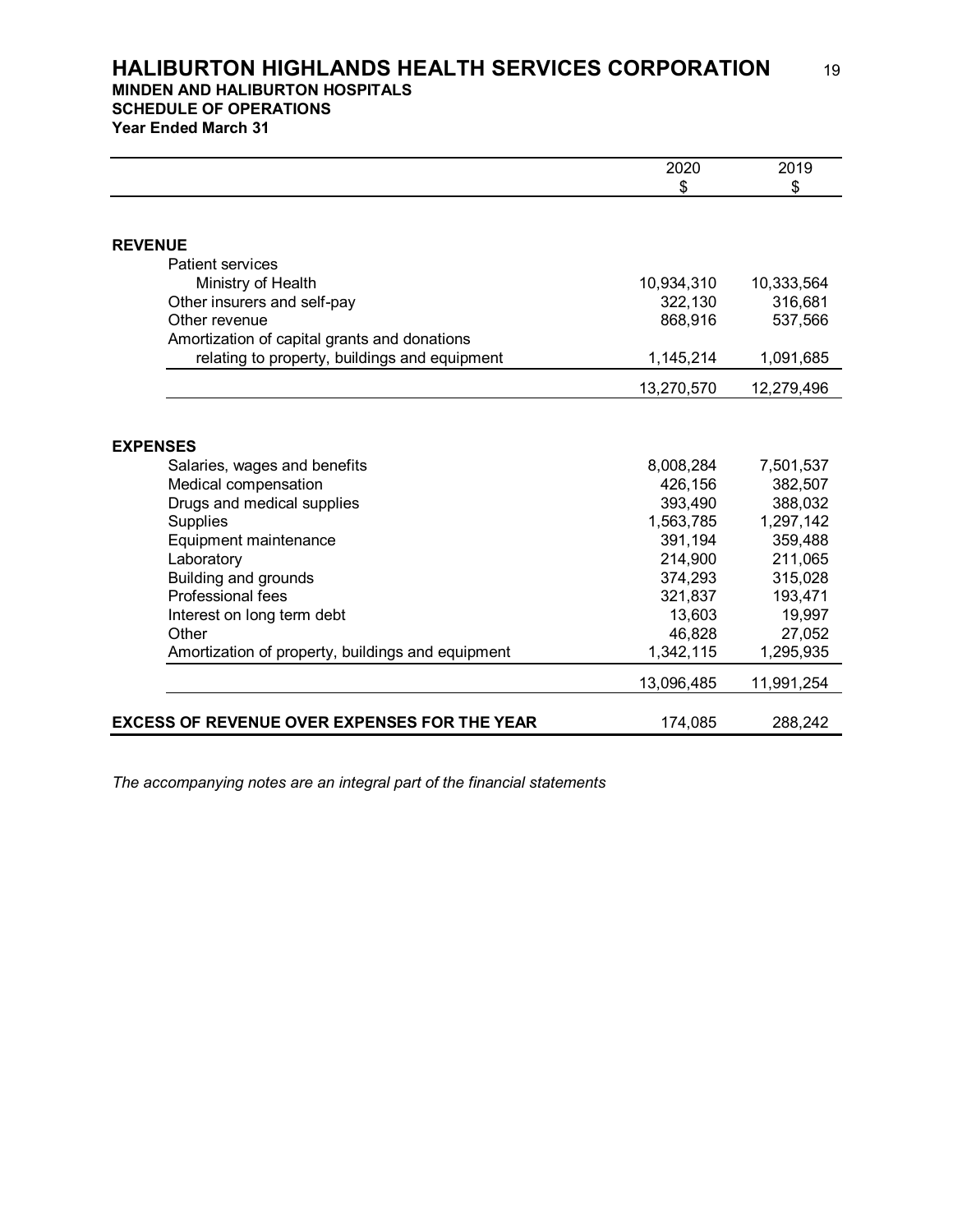**MENTAL HEALTH PROGRAM/HOMELESSNESS PROGRAM**

**SCHEDULE OF OPERATIONS**

**Year Ended March 31**

|                                                     | 2020      | 2019      |
|-----------------------------------------------------|-----------|-----------|
|                                                     | \$        | \$        |
|                                                     |           |           |
| <b>REVENUE</b>                                      |           |           |
| Ministry of Health                                  |           |           |
| Operating                                           | 990,578   | 991,692   |
| Homelessness                                        | 113,750   | 118,370   |
| Small and Rural Hospital Transformation Funding     |           | 13,500    |
| Tenants' fees                                       | 74,078    | 60,681    |
| Interest and other income                           | 35,807    | 12,692    |
|                                                     | 1,214,213 | 1,196,935 |
|                                                     |           |           |
| <b>EXPENSES</b>                                     |           |           |
| Salaries, wages and benefits                        | 865,798   | 831,374   |
| Staff travel                                        | 24,221    | 25,939    |
| Sessional fees                                      | 29,700    | 31,200    |
| Rent                                                | 67,379    | 70,322    |
| Administration fee                                  | 2,963     | 2,400     |
| Equipment                                           | 15,423    | 14,588    |
| Other                                               | 32,999    | 47,868    |
| Homelessness                                        |           |           |
| Rent                                                | 145,091   | 146,364   |
| Hydro                                               | 33,290    | 26,880    |
|                                                     | 1,216,864 | 1,196,935 |
|                                                     |           |           |
| <b>EXCESS OF EXPENSES OVER REVENUE FOR THE YEAR</b> | (2,651)   |           |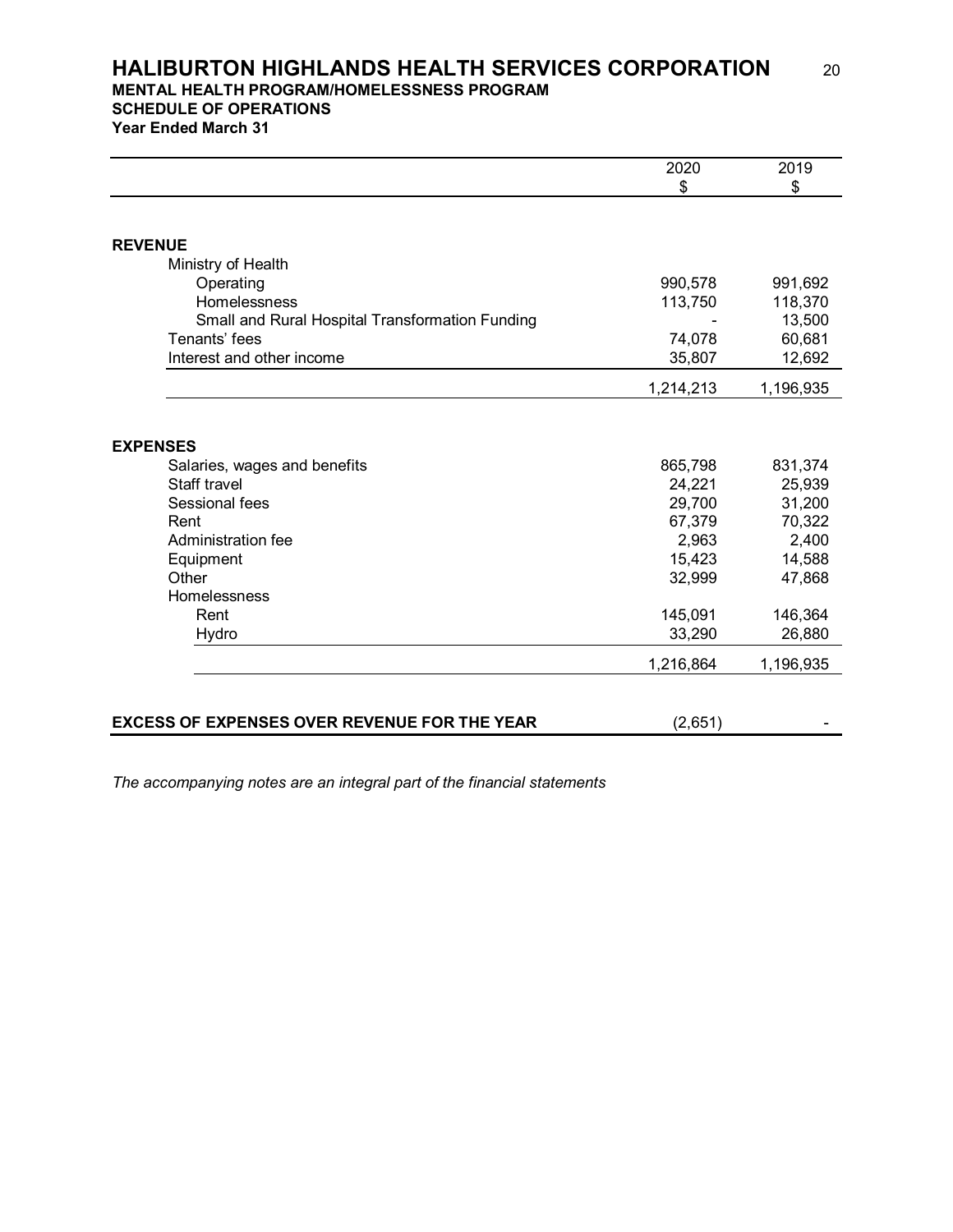# **HALIBURTON HIGHLANDS HEALTH SERVICES CORPORATION** 21 **SUPPORTIVE HOUSING PROGRAM**

**SCHEDULE OF OPERATIONS**

**Year Ended March 31**

|                                                     | 2020    | 2019    |
|-----------------------------------------------------|---------|---------|
|                                                     | \$      | \$      |
|                                                     |         |         |
| <b>REVENUE</b>                                      |         |         |
| Ministry of Health                                  | 921,793 | 915,739 |
| Other revenue                                       | 204     |         |
|                                                     | 921,997 | 915,739 |
| <b>EXPENSES</b>                                     |         |         |
| Salaries, wages and benefits                        | 839,458 | 846,391 |
| Office expenses                                     | 16,486  | 15,506  |
| Staff travel                                        | 20,893  | 16,047  |
| Resources                                           | 854     | 874     |
| Administration fee                                  | 28,800  | 21,900  |
| Other                                               | 15,537  | 15,021  |
|                                                     | 922,028 | 915,739 |
|                                                     |         |         |
| <b>EXCESS OF EXPENSES OVER REVENUE FOR THE YEAR</b> | (31)    |         |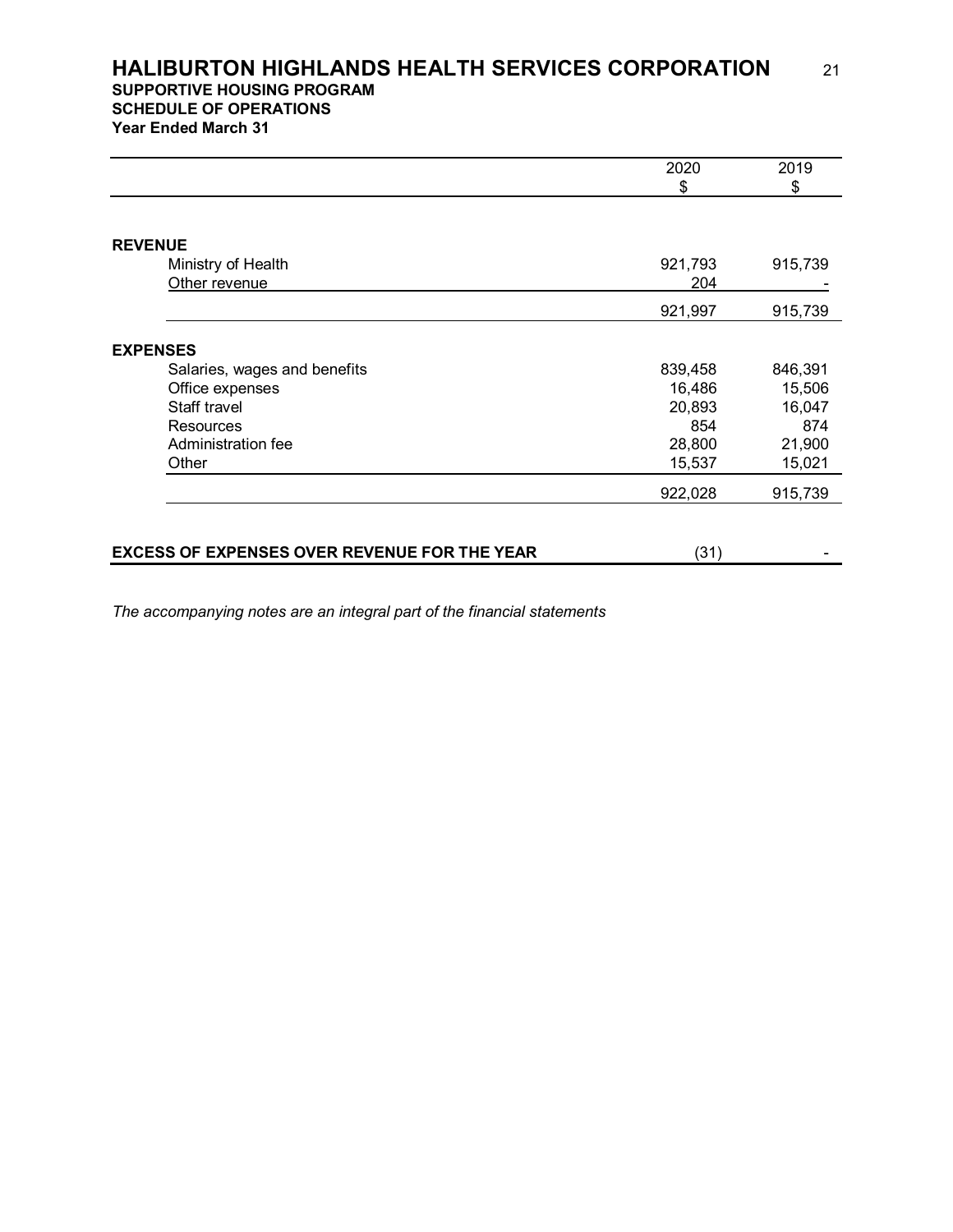**ALTERNATIVE FUNDING FOR EMERGENCY SERVICES**

**SCHEDULE OF OPERATIONS**

**Year Ended March 31**

|                                                               |            |           | 2020      | 2019      |
|---------------------------------------------------------------|------------|-----------|-----------|-----------|
|                                                               | Haliburton | Minden    | Total     | Total     |
|                                                               | \$         | \$        | \$        | \$        |
|                                                               |            |           |           |           |
| <b>REVENUE</b>                                                |            |           |           |           |
| Ministry of Health                                            | 1,274,197  | 1,514,944 | 2,789,141 | 2,681,175 |
|                                                               |            |           |           |           |
| <b>EXPENSES</b>                                               |            |           |           |           |
| Participating physicians                                      | 1,249,197  | 1,489,944 | 2,739,141 | 2,631,175 |
| Shadow billing                                                | 24,000     | 24,000    | 48,000    | 48,000    |
| Administration                                                | 1,000      | 1,000     | 2,000     | 2,000     |
|                                                               | 1,274,197  | 1,514,944 | 2,789,141 | 2,681,175 |
|                                                               |            |           |           |           |
| <b>EXCESS OF REVENUE OVER EXPENSES</b><br><b>FOR THE YEAR</b> |            |           |           |           |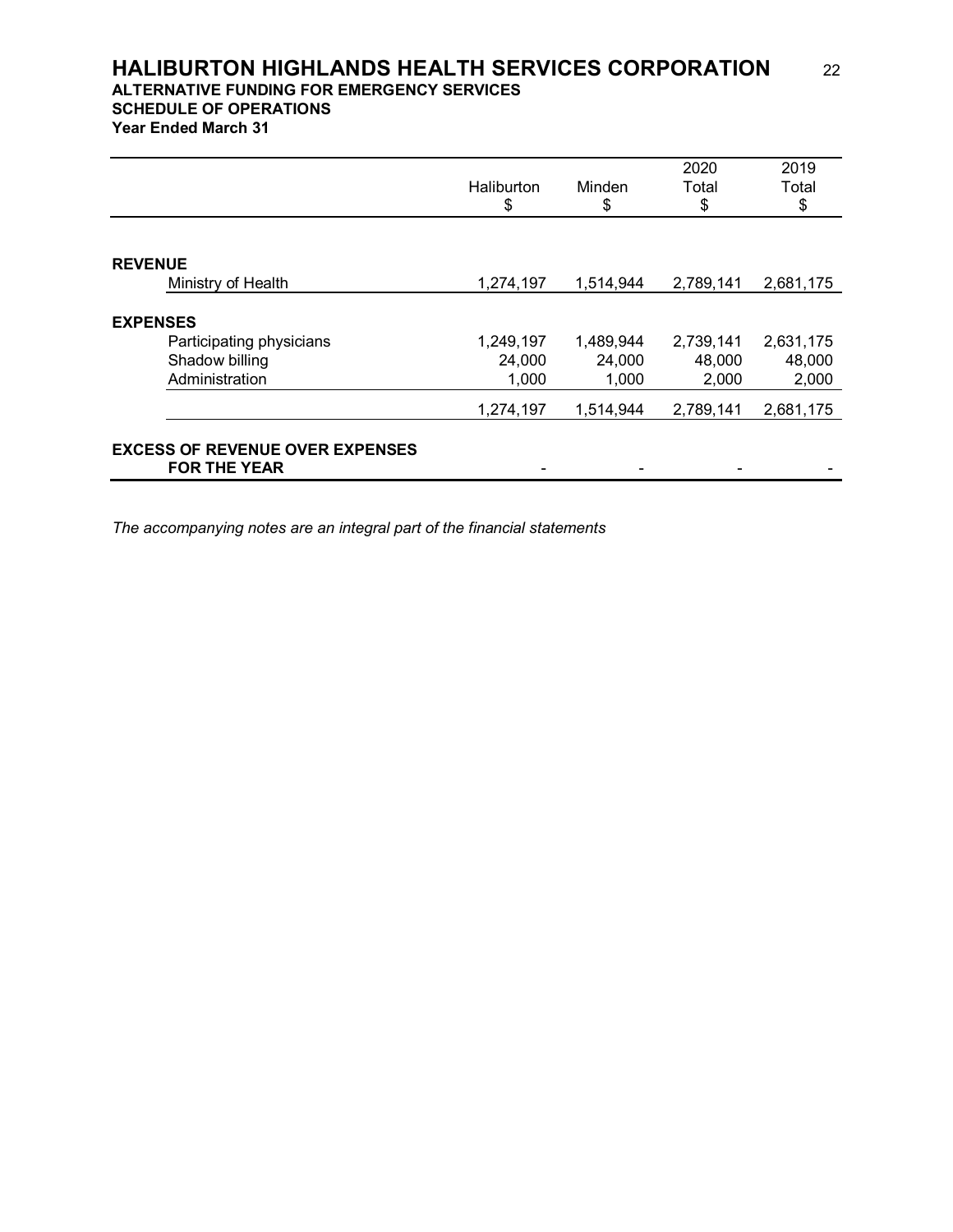# **LONG-TERM CARE**

**SCHEDULE OF OPERATIONS Year Ended March 31**

| rear Engeg March 31 |  |
|---------------------|--|
|                     |  |

|                                        | Highland   | Hyland    | 2020       | 2019       |
|----------------------------------------|------------|-----------|------------|------------|
|                                        | Wood       | Crest     | Total      | Total      |
|                                        | \$         | \$        | \$         | \$         |
|                                        |            |           |            |            |
| <b>REVENUE</b>                         |            |           |            |            |
| Ministry of Long-Term Care             | 1,298,641  | 3,100,712 | 4,399,353  | 4,293,087  |
| Residents' fees and other              | 849,714    | 1,612,733 | 2,462,447  | 2,397,551  |
|                                        | 2,148,355  | 4,713,445 | 6,861,800  | 6,690,638  |
|                                        |            |           |            |            |
| <b>EXPENSES</b>                        |            |           |            |            |
| Nursing services                       | 1,314,885  | 2,666,247 | 3,981,132  | 3,979,657  |
| Dietary services                       | 285,542    | 718,040   | 1,003,582  | 981,379    |
| Housekeeping services                  | 110,756    | 281,313   | 392,069    | 388,391    |
| Building and property                  | 291,973    | 537,247   | 829,220    | 879,194    |
| General administration                 | 96,184     | 153,013   | 249,197    | 195,375    |
| Laundry and linen services             | 33,610     | 105,031   | 138,641    | 147,256    |
| <b>Activities</b>                      | 126,098    | 293,052   | 419,150    | 396,148    |
|                                        | 2,259,048  | 4,753,943 | 7,012,991  | 6,967,400  |
| <b>EXCESS OF EXPENSES OVER REVENUE</b> |            |           |            |            |
| <b>FOR THE YEAR</b>                    | (110, 693) | (40, 498) | (151, 191) | (276, 762) |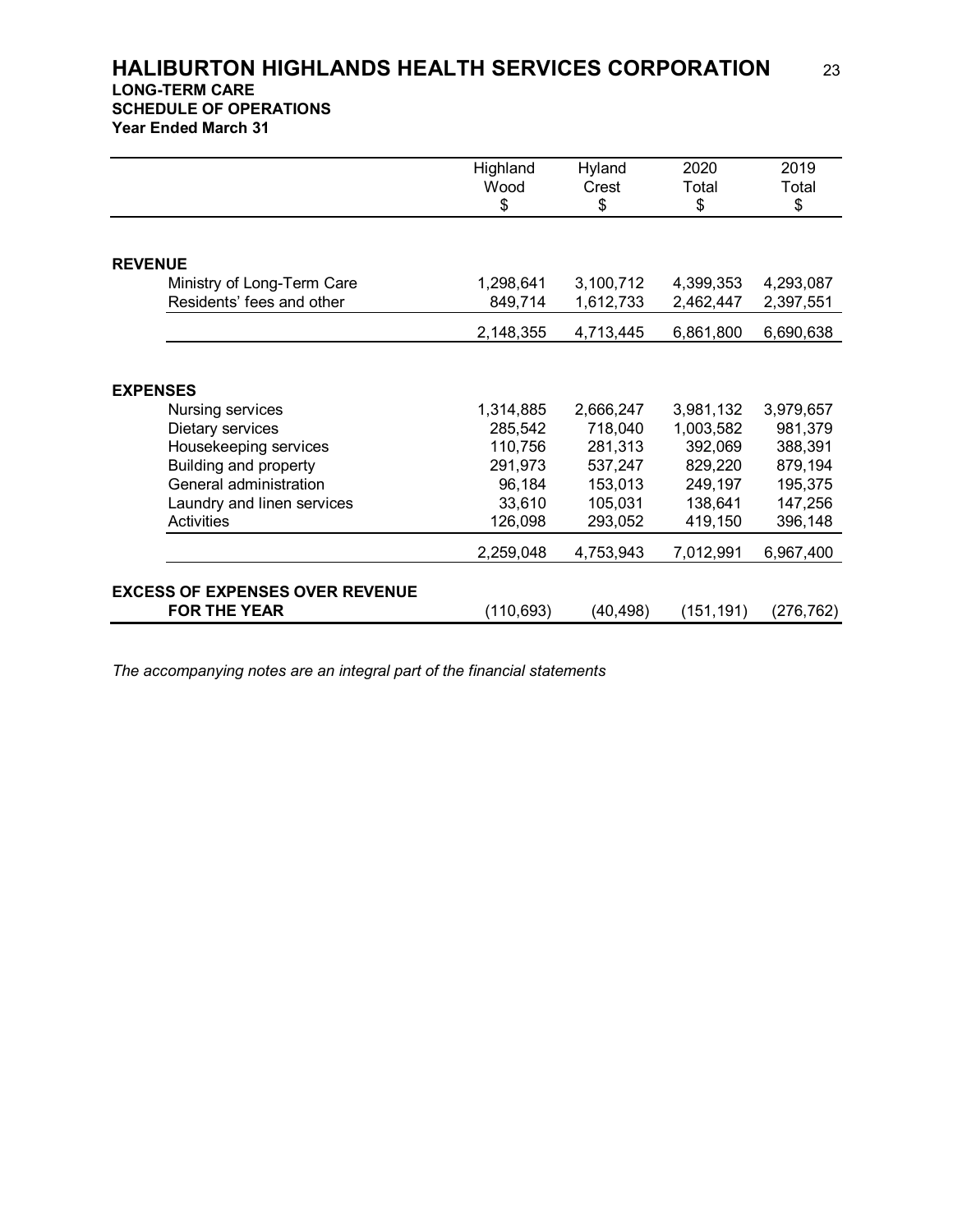**Year Ended March 31**

|                                                     | 2020    | 2019    |
|-----------------------------------------------------|---------|---------|
|                                                     | \$      | \$      |
|                                                     |         |         |
| <b>REVENUE</b>                                      |         |         |
| Ministry of Health                                  | 282,060 | 265,230 |
|                                                     |         |         |
| <b>EXPENSES</b>                                     |         |         |
| Salaries, wages and benefits                        | 254,309 | 234,578 |
| Supplies and sundry                                 | 27,415  | 30,261  |
| Minor equipment                                     | 475     | 391     |
|                                                     | 282,199 | 265,230 |
|                                                     |         |         |
| <b>EXCESS OF EXPENSES OVER REVENUE FOR THE YEAR</b> | (139)   |         |